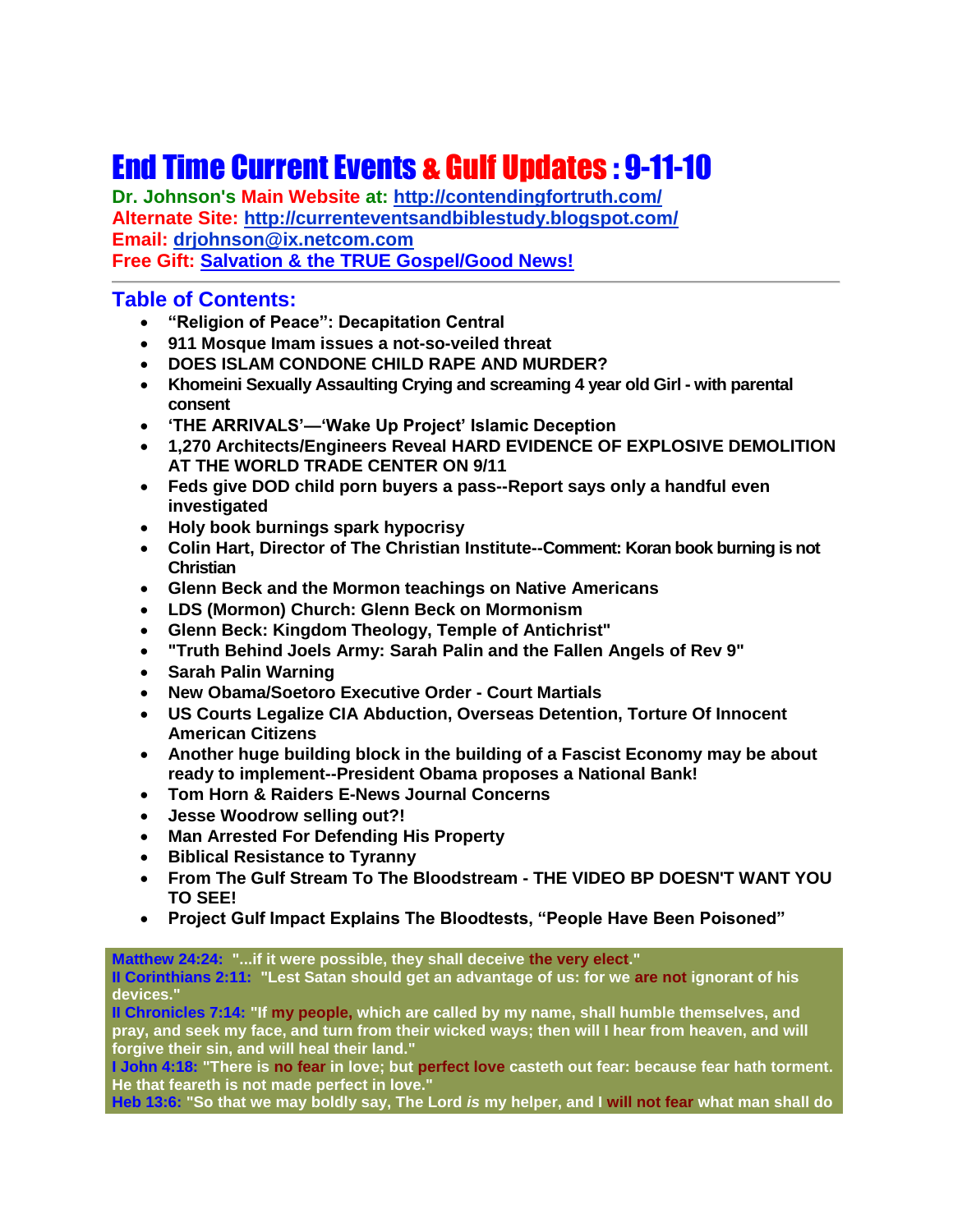#### **unto me."**

**II Timothy 1:7: "For God hath not given us the spirit of fear; but of power, and of love, and of a sound mind."**

**Ephesians 5:11-16: "And have no fellowship with the unfruitful works of darkness, but rather reprove them. For it is a shame even to speak of those things which are done of them in secret. (Comment: In other words we don't need to get into the gory details of their sin done "in secret" but at the same time we are commanded in the previous and following verses to "reprove" and "manifest" their wicked actions. See the definition below of "reprove" & "manifest".) But all things that are reproved are made manifest by the light: for whatsoever doth make manifest is light. (Comment: "Light" always overcomes and exposes darkness) Wherefore he saith, Awake thou that sleepest, and arise from the dead, and Christ shall give thee light. See then that ye walk circumspectly, not as fools, but as wise, Redeeming the time, because the days are evil." The 1828 Noah Webster Dictionary defines:**

**Reprove: To blame, to convince of a fault, or to make it manifest, to excite a sense of guilt.**

**Manifest: Plain, open, clearly visible to the eye or obvious to the understanding; apparent; not obscure or difficult to be seen or understood.**

**Circumspectly: Cautiously; with watchfulness every way; with attention to guard against surprise or danger.**

#### **"Religion of Peace": Decapitation Central**

**9/7/2010-- Bryan Fischer-Focal Point--**Imam Feiz Muhammad operates freely in Australia as a leading Islamic cleric, and preaches the "Religion of Peace" on a weekly basis to its followers.

The latest target of the "Religion of Peace" is Dutch parliamentarian Geert Wilders, whose offense in the imam's eyes is telling the truth about Islam. Remember now that in our Alicein-Wonderland world, where everything has been turned upside down, truth is now hate speech.

And so it has become for Mr. Wilders, who had the gall to produce a **15-minute documentary, "Fitna," which consists entirely of verses from the Koran calling for violence against the infidels interspersed with video footage of, well, of Muslims committing violence against the infidels.**

For his troubles, Wilders is on trial in the Netherlands and may wind up in prison even though his stance on Islamic immigration is so popular now he'd likely win an election for prime minister if one were held today. He's on trial for insulting Muslims, discrimination against Muslims, and incitement to hatred. In other words, sharia law is now in effect in the land of the Dutch.

In other words, Wilders is on trial for blasphemy in a supposedly Christian country. Not blasphemy against the God of the Bible or the Savior of the world, mind you, **but against the pedophiliac prophet of Islam.**

Incidentally, Wilders is under 24-hour security protection from Dutch authorities to protect his very life from, well, from Muslims who want to obey their god by committing violence against this infidel.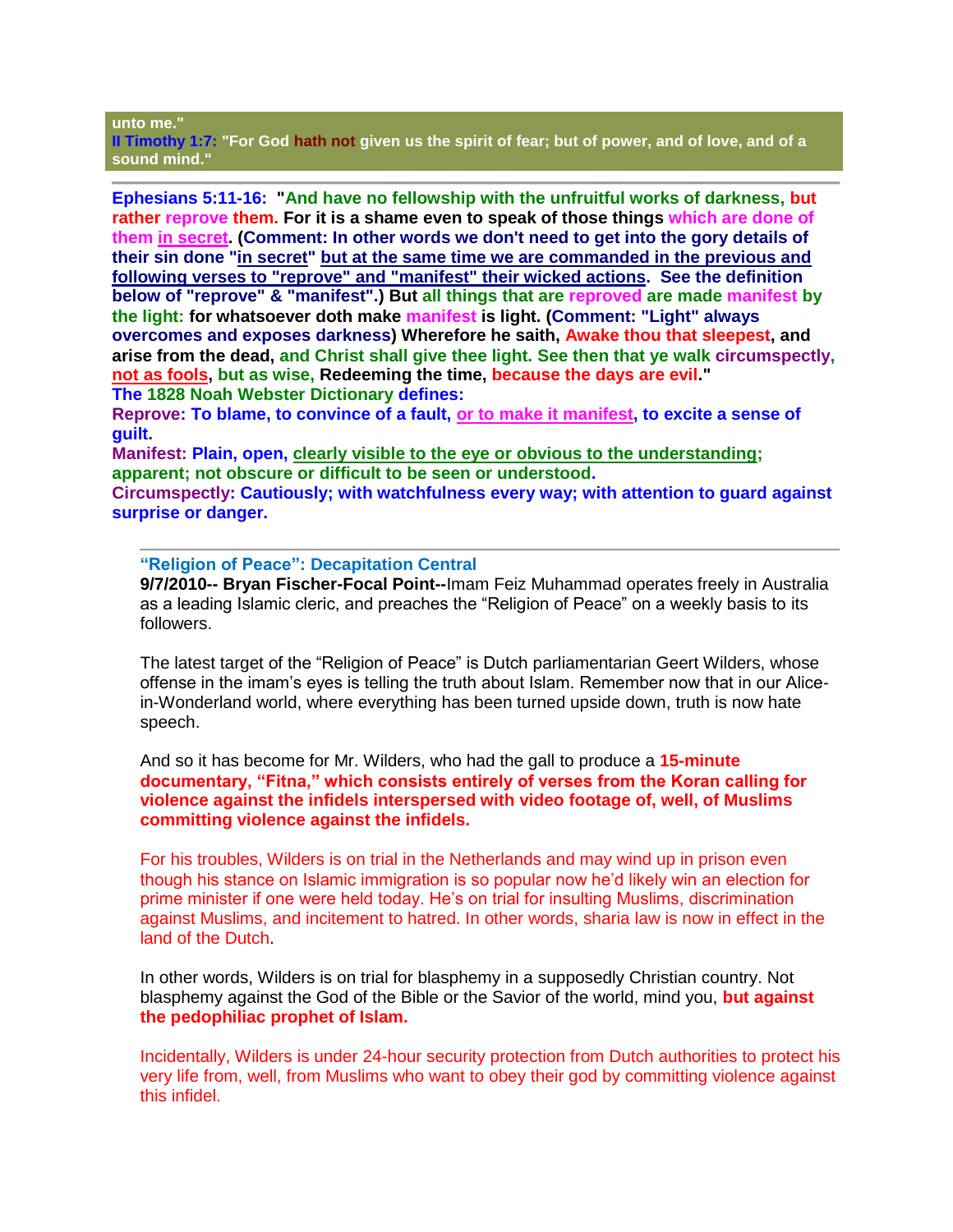Meanwhile, Christopher Hitchens and Richard Dawkins can insult, ridicule, and belittle the Bible and Christians as much as they like, and travel and speak anywhere they'd like in the Christian world, since Christians respond to criticism with reason and debate while Muslims respond with bullets and bombs.

Apparently, brain-addled Dutch authorities want to keep Wilders alive long enough to experience the perverse satisfaction of putting him leg irons themselves. Don't want some devout Muslim spoiling their fun by going jihad on him in the meantime.

So Wilders is in danger from Muslims, who want to kill him, and from his own government, which wants to throw him in prison.

Let's hear from the Australian imam who knows just what Muslims ought to do with Mr. Wilders. The instructions from the kind-hearted and moderate Imam **Muhammad are not just to kill him but to cut off his head.**

Here is a transcript of an excerpt from a just-released sermon from this representative of the "Religion of Peace" (listen to it yourself [here\)](http://www.youtube.com/watch?v=Oq-T7x1bDOI&feature=player_embedded).

**After referring to Wilders as "this Satan, this devil," the imam elaborates (emphasis mine)::**

**"In Islam, anyone that mocks Islam, anyone that laughs about Islam, degrades Islam, the punishment, whether he is a Muslim or a non-Muslim, of mocking Islam is death. If there was an Islamic leader and someone mocks Islam, and makes fun about Islam, the leader of Islam will say, okay, bring him forward. It's been justified that he did this, it's been confirmed. Behead him! Chop his head off!** 

**"And so you will see people like that, that dirty filthy politician, whether in Holland or anywhere else in the world, continually trying to mock Islam, laugh at Islam, degrade Islam and degrade the greatest man that walked this earth."**

Here is a fundamental difference between Islam and Christianity: when people ridicule Christianity, Christians debate them and pray for them. When people ridicule Islam, Muslims take their heads off.

Anybody see the difference here? Anybody see the gross incompatibility between Islam and Christian civilization? Anybody see the profound threat that Islam represents to our values and our way of life? Anybody else think that letting them build mosques willy-nilly all over the fruited plane is not such a terrific idea?

**<http://action.afa.net/Blogs/BlogPost.aspx?id=2147498117>**

*911 Mosque Imam issues a not-so-veiled threat*

*Have you signed our [petition?](http://tool.donation-net.net/ACT4America/GroundZeroMosque.cfm?dn=1097&commID=37173912&ID=214794)*

**In a series of interviews the past two days, Ground Zero Mosque Imam Feisal Rauf significantly raised the stakes.**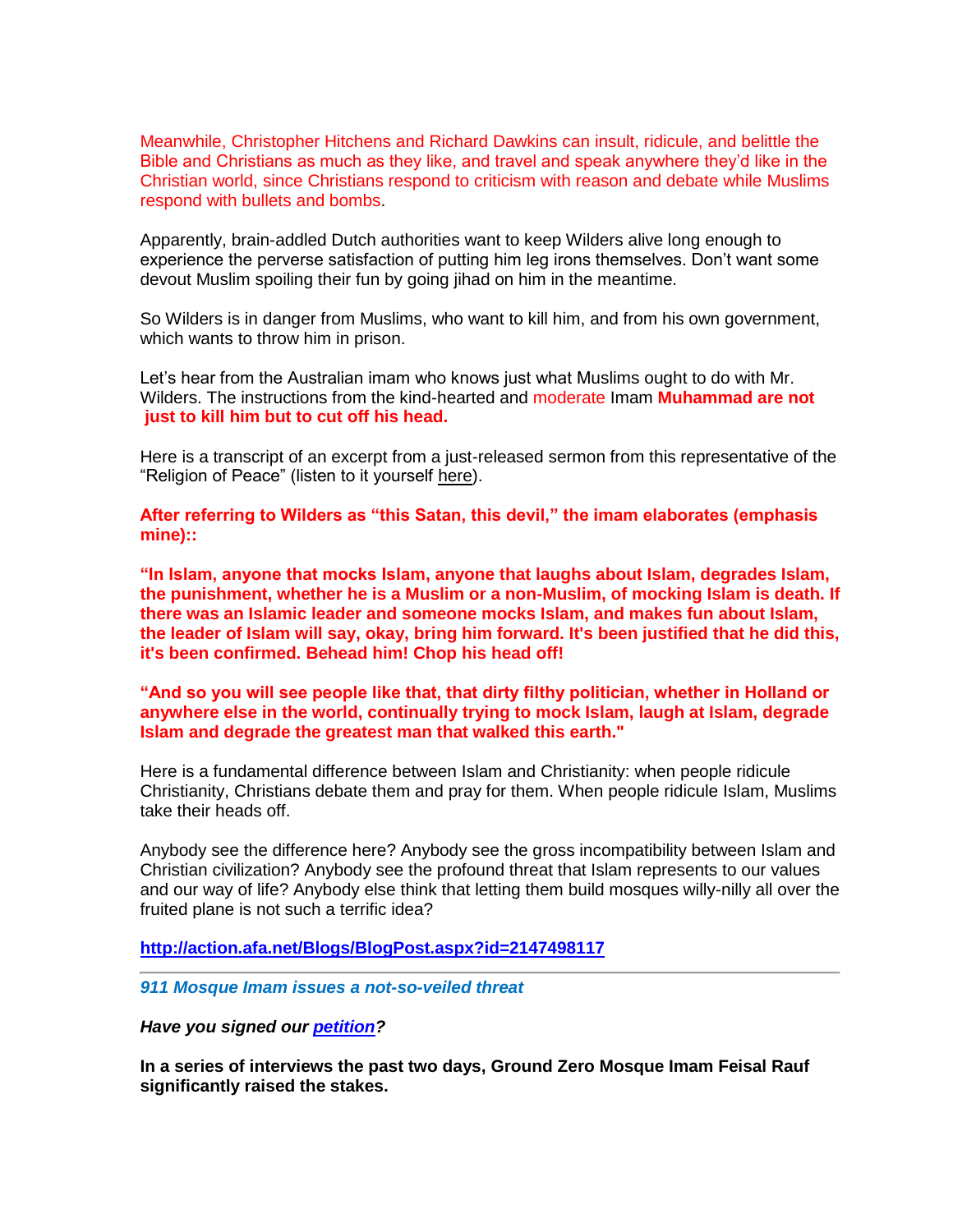**The self-described "bridge builder" has proven to be anything but, warning America that dire consequences await us if the mosque is not built.** 

**In doing so, he described those who oppose the mosque at Ground Zero as "radicals," a description one Fox News analyst termed "insulting." In effect, he is asserting that 71% of Americans must yield or we will inflame the Muslim world.** 

**Brigitte Gabriel participated in a heated debate with a friend of this imam on Sean Hannity's radio program yesterday. The imam's friend went so far as to say that the "smoke" caused by this controversy will cause "fire" against America.**

**Click on this link: ["Brigitte Gabriel and Jehan Harney Audio File"](http://tool.donation-net.net/Act4America/GabrielHarneyAudio.cfm?dn=1097&commID=37173912&ID=214794) to listen to the debate.** 

**Imam Rauf's true colors continue to become more visible to the American people. Now, to argue that America must capitulate or face the consequences, Rauf actually makes the case for ACT! for America's core mission—rising up against the threat of radical Islam in whatever form that threat takes.** 

**We will stand for freedom and our national security. We will not be intimidated.**

#### **DOES ISLAM CONDONE CHILD RAPE AND MURDER?**

By Roger Fredinburg--August 31, 2010--NewsWithViews.com--This article is inspired by a shocking video I received of a young Muslim girl, 17 years old, her name was Dua, and she was brutally murdered by a mob of "peaceful" Muslim men and women. [\(See Video](http://www.youtube.com/watch?v=G_ZWTx-QUj4) **Warning… If you have a weak stomach, don't watch it**)

The girl had rejected an older 50 something man her parents had arranged for her to marry.

By not wanting to be forcibly married off and date raped by some twisted old child molesting "peaceful" Muslim man, she had violated Sharia law, and her sentence, death by stoning. Without the formality of due process and a fair trial of course.

#### **Women and Property the Koran says:**

*When one is given a woman, servant, or cattle, one should seize its forehead and pray to Allah. Ibn-i-Majah vol.3 no.1918 p.157. See, also Muwatta' Malik 28.22.52*

I try to imagine the kind of people who could commit such evil; it's hard for me to even contemplate.

Do they believe they are charged with a religious commandment to kill?

Even innocents including women in their families?

Is it really a matter of fact that if a daughter or wife somehow brings embarrassment or shame through such egregious and heinous acts as being the victims of gang rape that they should be killed for it? … Really?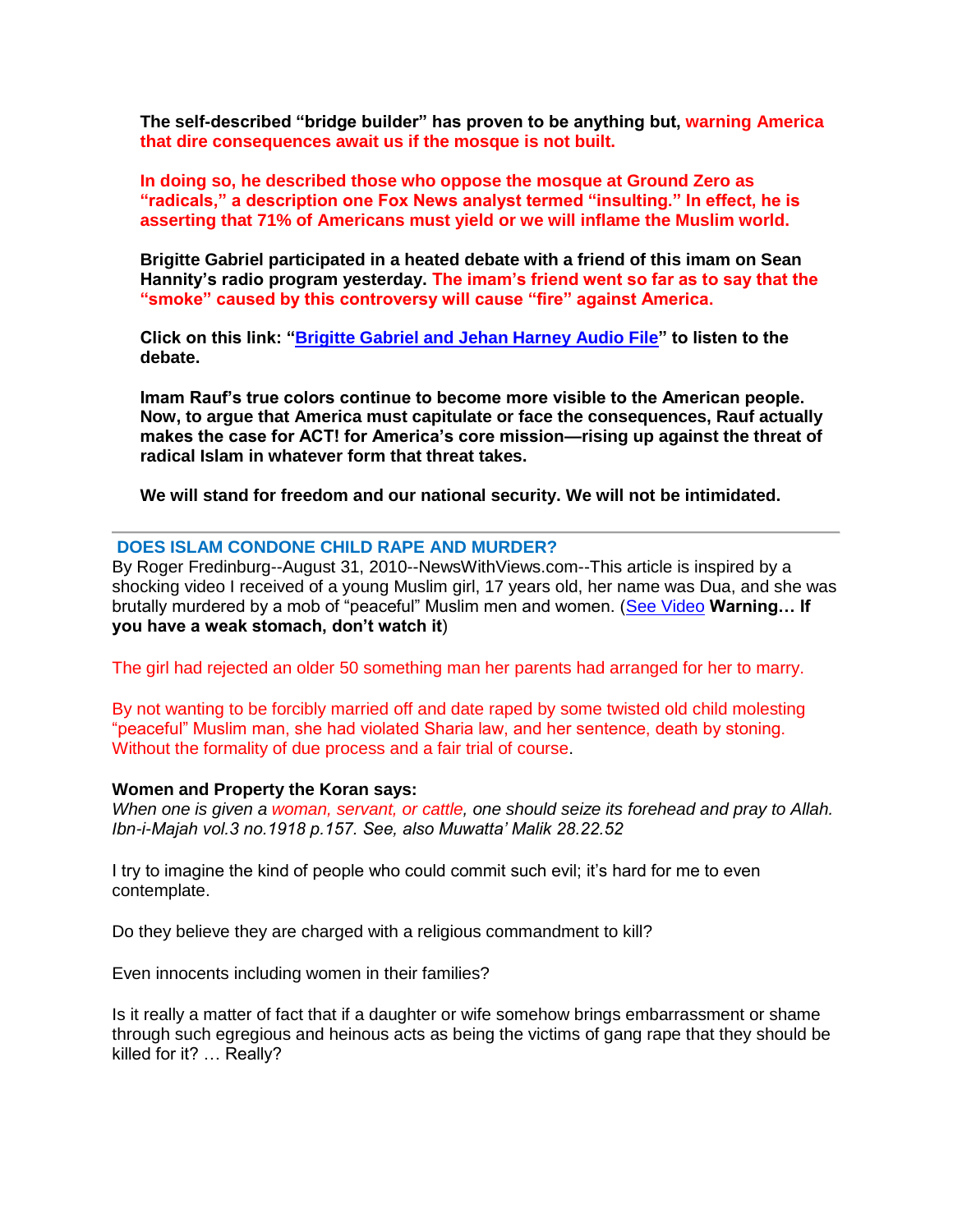It seems to me that daughters and wives of Muslim men have no rights, no freedom, and are treated worse than the family goat.

In the Koran, its standard teaching to associate anyone who disapproves of their beliefs as infidels and the Koran requires that infidels be killed.

Many Muslim men are polygamists and apparently gifted fornicators who long for a place called Paradise where they believe that Allah's ultimate pay-out for killing innocent people is eternal sexual pleasure with 72 perpetual virgins and young boys with pearly white skin?.

*Ghilman (Young Boys): In sura: (52:24) Allah promises to supply young diamond-sparkling beautiful boys for some inhabitants of Islamic heavens.*

I am not sure how many times a girl or young boy can be de-flowered in paradise and maintain their virgin status, but in this uniquely Muslim fantasy it seems virginity is restored after each bout of intercourse.

I think that exemplifies the shear stupidity of the Muslim religion.

One might conclude that any organization that uses violence as a recruiting tool might be considered something other than a religious entity. Would a follower of Jesus threaten violence if the faith was rejected? Can you name any other religion where they teach their followers that folks who disagree should be beheaded or slaughtered (Catholics when in a majority position)?

In America, and I suppose internationally, political and media folks shy away from any public expression or negative comments about Muslims out of fear.

Muslims continually threaten all detractors with what they refer to as a Fatwa.

In the American vernacular, that means they put out a hit on a person they dislike… to be killed.

An example of how this effects news cycles is best observed at FOX News where the Muslims own a percentage of the network.

*Fox News is partially owned by Saudi Prince Alwaleed bin Talal*. More importantly, nobody in the news world or in the American political machine will comment on what seems like an evil force of Muslim driven global terror **because they are fearful of becoming a target**.

**Psalms 118:6: The LORD [is] on my side; I will not fear: what can man do unto me?** 

**Prov. 29:25: The fear of man bringeth a snare: but whoso putteth his trust in the LORD shall be safe.**

**Hebrews 13:6: So that we may boldly say, The Lord [is] my helper, and I will not fear what man shall do unto me.**

**Deut. 11:25: There shall no man be able to stand before you: [for] the LORD your God shall lay the fear of you and the dread of you upon all the land that ye shall tread upon, as he hath said unto you.**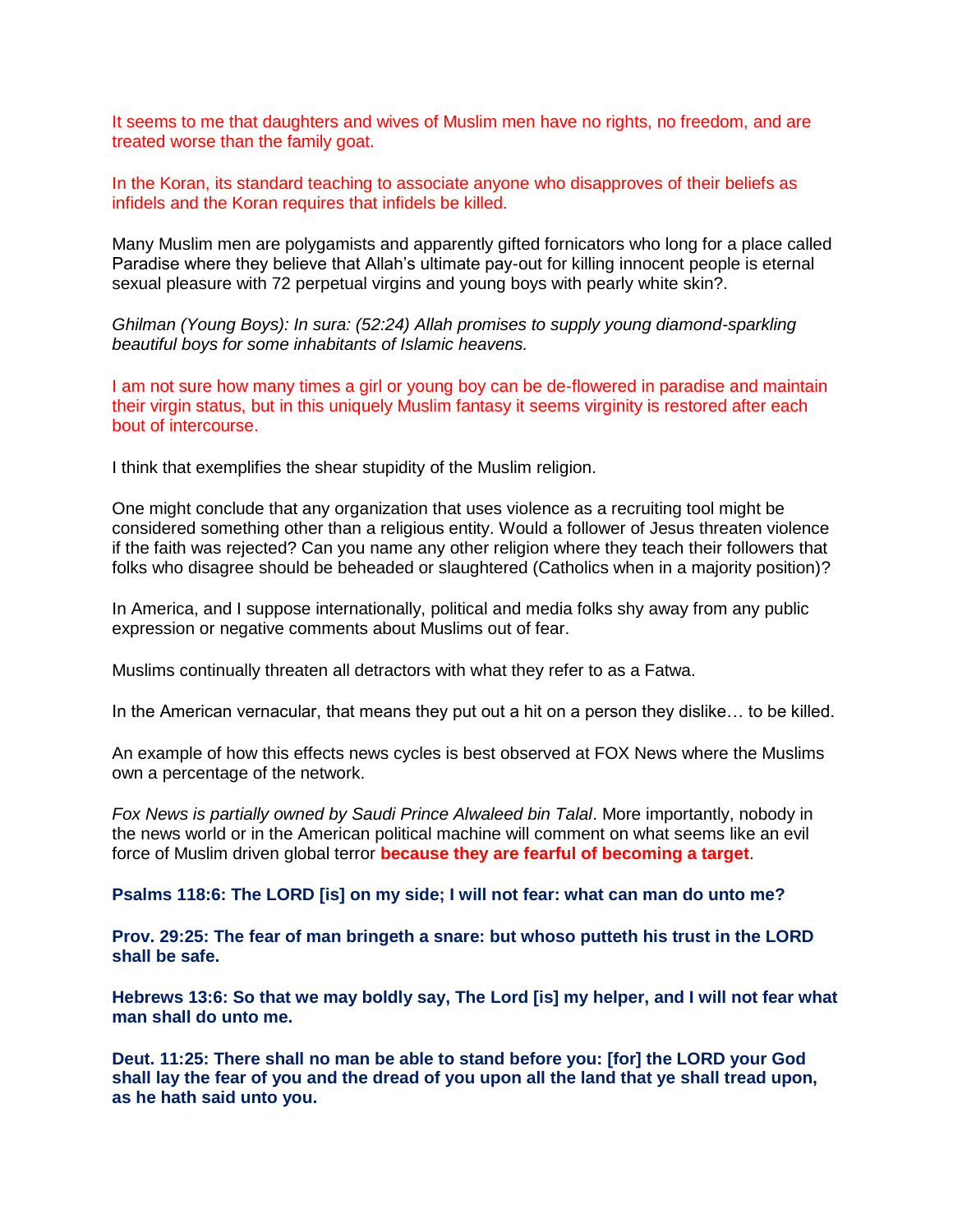## **Josh. 10:8: And the LORD said unto Joshua, Fear them not: for I have delivered them into thine hand; there shall not a man of them stand before thee**

Americans need to pull their heads out of the deep dark recesses of Politically correct stupidity and renounce Islam as a criminal conspiracy, a global crime syndicate disguised as a religion.

Should Islam be outlawed? Have we been duped into believing that Islam is a religion, when it's not? Should we make illegal, any "religion" that promotes overthrowing our Republic, pedophilia, murder, rape etc.? Or any religion that champions violence against people for simply disagreeing?

I think all Americans agree, murder and terrorism are not a Godly endeavor by any standard. Forcing people to accept a "religion" using death threats as a motivator is beyond wrong. .

Including elected officials and government employees who condone this craziness and perpetuate the lie that violent groups portraying themselves as religions are protected under our constitution.

If Americans can't decide why I recommend completely outlawing Islam and the Muslim religion here at home, then watch that stoning video a few times more.

It appears to me Islam is a planned global conspiracy to destroy Christians and Jews and all people considered infidels by Islam. <http://www.newswithviews.com/fredinburg/fredinburg129.htm>

**Khomeini Sexually Assaulting Crying and screaming 4 year old Girl - with parental consent [blogspotKitmanTV](http://www.youtube.com/user/blogspotKitmanTV)** | September 06, 2010

**Ayatollah Khomeini, The Supreme Leader of Iran, the Shia Grand Ayatollah, 1979-89** said in his official statements: "A man can marry a girl younger than nine years of age, even if the girl is still a baby being breastfed. A man, however is prohibited from having intercourse with a girl younger than nine, other sexual act such as forplay, rubbing, kissing and sodomy is allowed. A man having intercourse with a girl younger than nine years of age has not comitted a crime, but only an infraction, if the girl is not permanently damaged. If the girl, however, is permanently damaged, the man must provide for her all her life. But this girl will not count as one of the man's four permanent wives. He also is not permitted to marry the girl's sister." In the Muslim world abroad **Khomeini** was described as the "virtual face in Western popular culture of Islam," $[3]$  known for his support of the hostage takers during the [Iranian hostage crisis](https://secure.wikimedia.org/wikipedia/en/wiki/Iranian_hostage_crisis)<sup>[\[4\]](https://secure.wikimedia.org/wikipedia/en/wiki/Iranian_hostage_crisis)</sup> and his [fatwa](https://secure.wikimedia.org/wikipedia/en/wiki/Fatw%C4%81) calling for the death of British citizen Salman [Rushdie.](https://secure.wikimedia.org/wikipedia/en/wiki/Salman_Rushdie)<sup>[\[5\]\[6\]](https://secure.wikimedia.org/wikipedia/en/wiki/Ruhollah_Khomeini#cite_note-4)</sup> Khomeini has been referred to as a "charismatic leader of immense popularity,"<sup>[\[7\]](https://secure.wikimedia.org/wikipedia/en/wiki/Ruhollah_Khomeini#cite_note-EofI-6)</sup> considered a "champion of [Islamic revival"](https://secure.wikimedia.org/wikipedia/en/wiki/Islamic_revival) by Shia scholars.<sup>[\[3\]](https://secure.wikimedia.org/wikipedia/en/wiki/Ruhollah_Khomeini#cite_note-nasr-2)</sup>

**Watch: <http://www.youtube.com/watch?v=6oyHM7aZ1Ws>**

**[\\_Islamic Religion Exposed \(1\) –](http://contendingfortruth.com/wp-content/uploads/audio-files/_Islamic%20Religion%20Exposed%20%281%29%20-%20Dr.%20Scott%20Johnson%20-%2000.mp3) Dr. Scott Johnson – 00.mp3**

**[\\_Islamic Religion Exposed \(2\) –](http://contendingfortruth.com/wp-content/uploads/audio-files/_Islamic%20Religion%20Exposed%20%282%29%20-%20Dr.%20Scott%20Johnson%20-%2000.mp3) Dr. Scott Johnson – 00.mp3**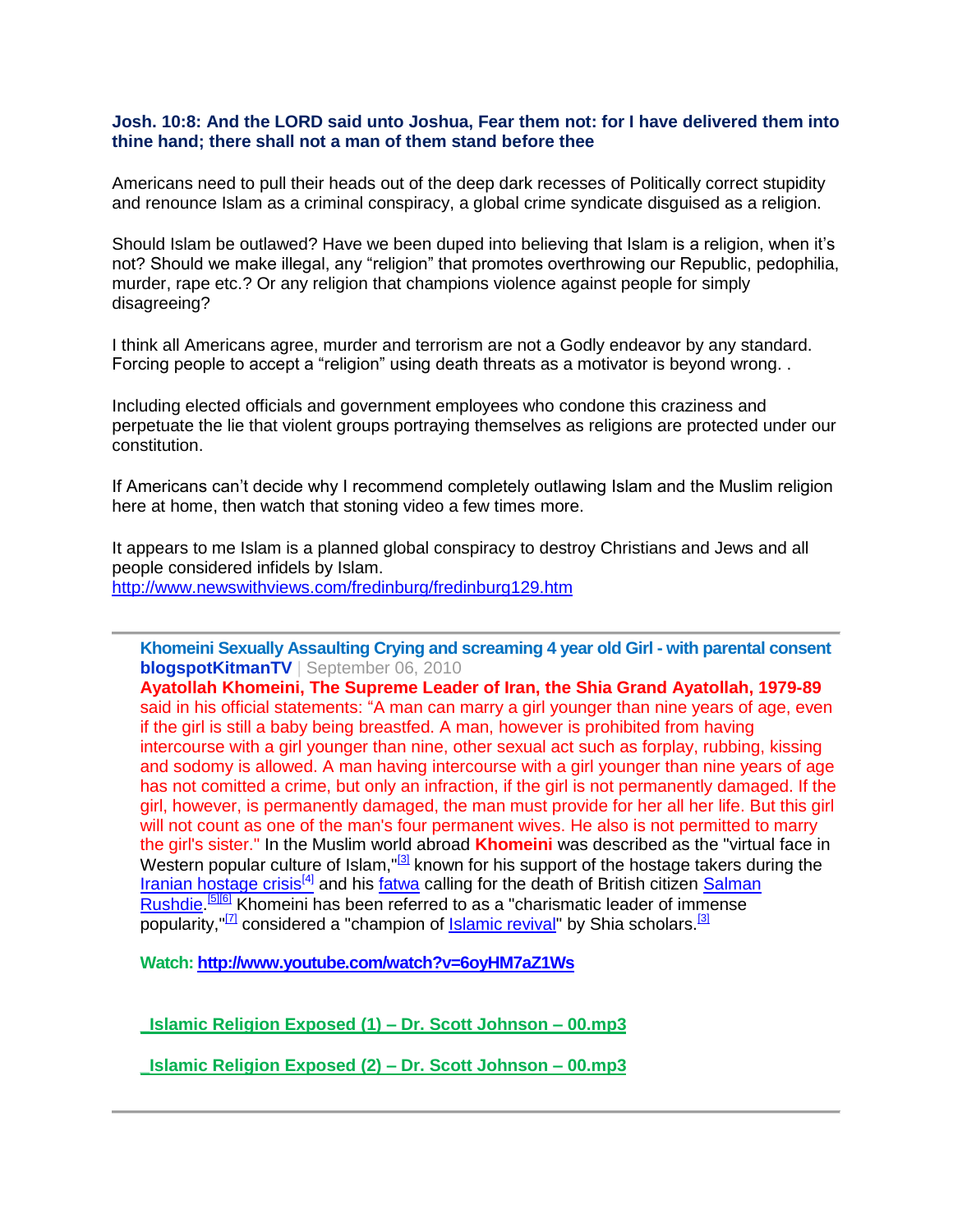## **'THE ARRIVALS'—'Wake Up Project' Islamic Deception**

**From:** Teresa **Sent:** Sunday, August 22, 2010 1:16 AM **To:** [drjohnson@ix.netcom.com](mailto:drjohnson@ix.netcom.com)

Hi,

I am asking if you have any knowledge about a website <http://www.wakeupproject.com/Index.asp> and if you've watched any of the dvds of THE ARRIVALS.

Please guide me....I have very little knowledge on the quran; Part 48 Ending.........The Arrivals. Truth or deception?

Take care,

Teresa

**Dr. Johnson's response: These are Muslims trying to brainwash Christians. This is leavened poison. Unfortunately I they even play a quote from me in one of their videos. They try to lump all true Christians in with the Catholics which is what all these apostate cults try to do to demonize true Christianity. This is a whole section of their site devoted to attacking the deity of Jesus Christ and the Word of God: <http://www.wakeupproject.com/VList.asp?Series=28>**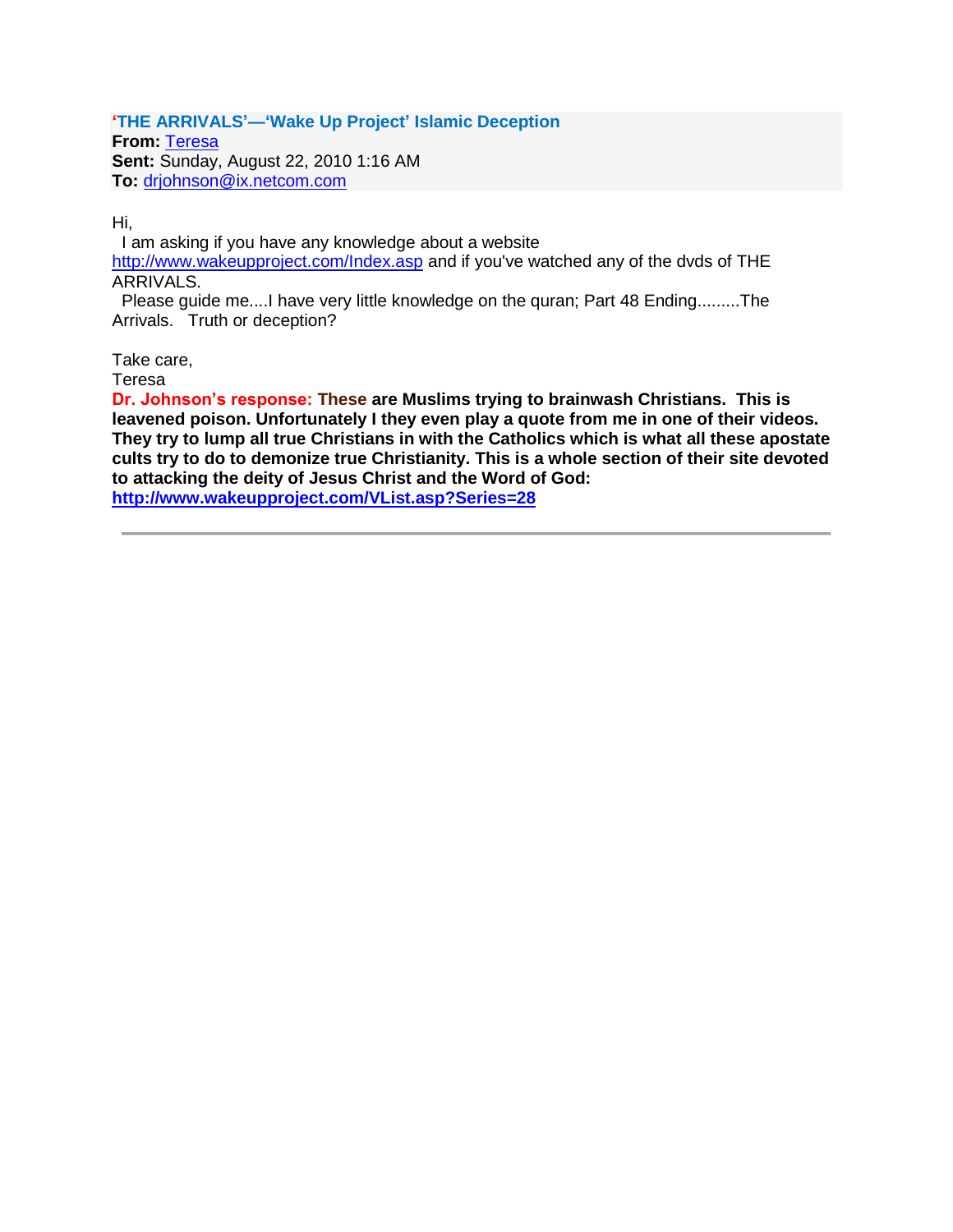## **9/11 Press Conference at Ed Pastors office**

Reported by **[Thomas Costanzo](http://www.freedomsphoenix.com/Writer-Bio-Page.htm?EditNo=090)** Date: 09-07-2010 Subject: **[911 / World Trade Center](http://www.freedomsphoenix.com/Subjects/00254-LAST-911-world-trade-center.htm) FOR IMMEDIATE RELEASE PRESS CONFERENCE** 

## **1,270 Architects/Engineers Reveal HARD EVIDENCE OF EXPLOSIVE DEMOLITION AT THE WORLD TRADE CENTER ON 9/11**

**The Arizona representative for Architects and Engineers for 9/11 Truth, Pamela Senzee, invites press to join her at Congressman Ed Pastor's office on Thursday, September 9, to hear about the group's shocking findings.**

**On Thursday, September 9, 2010, at 10:AM, Pamela Senzee will present the findings of [Architects & Engineers for 9/11 Truth](http://www.freedomsphoenix.com/Article/www.ae911truth.org/) proving that all three of the skyscrapers that fell on September 11, 2001, in New York City were destroyed by controlled demolitions.** 

**Constituent Dena Johnson will read a statement by AE911Truth founder Richard Gage, AIA.**

**Along with former Alaska Senator Mike Gravel, Gage will be holding a press conference at the National Press Club in Washington, DC, at 2:00 pm Eastern Time on the same day.** 

**AE911Truth supporters, such as Pamela and Dena, will be hosting press conferences worldwide in support of the main conference in Washington.** 

**Contact Pamela Senzee 602-973-5546 By Lance Ciepiela 480-899-0650**

[http://www.meetup.com/Ron-Paul-and-his-Campaign-for-Liberty-](http://www.meetup.com/Ron-Paul-and-his-Campaign-for-Liberty-R3VOLUTION/calendar/14690631/)[R3VOLUTION/calendar/14690631/](http://www.meetup.com/Ron-Paul-and-his-Campaign-for-Liberty-R3VOLUTION/calendar/14690631/)

<http://www.facebook.com/event.php?eid=133287400050605>

**Feds give DOD child porn buyers a pass--Report says only a handful even investigated** September 07, 2010—WorldNetDaily--A new report documents how the federal government, busy suing Arizona for upholding national law regarding illegal aliens, has ignored all but a handful of documented cases of the purchase of child pornography by workers at the Department of Defense.

The report comes from [Yahoo News,](htp://news.yahoo.com/s/yblog_upshot/20100903/us_yblog_upshot/pentagon-declined-to-investigate-hundreds-of-purchases-of-child-pornography) which said the information comes from a 2006 Immigration and Customs Enforcement review of the online purchases of child porn.

The report said the investigation discovered more than 250 workers – both civilian and military – in the Defense Department who charged porn to their credit cards or used their PayPal accounts.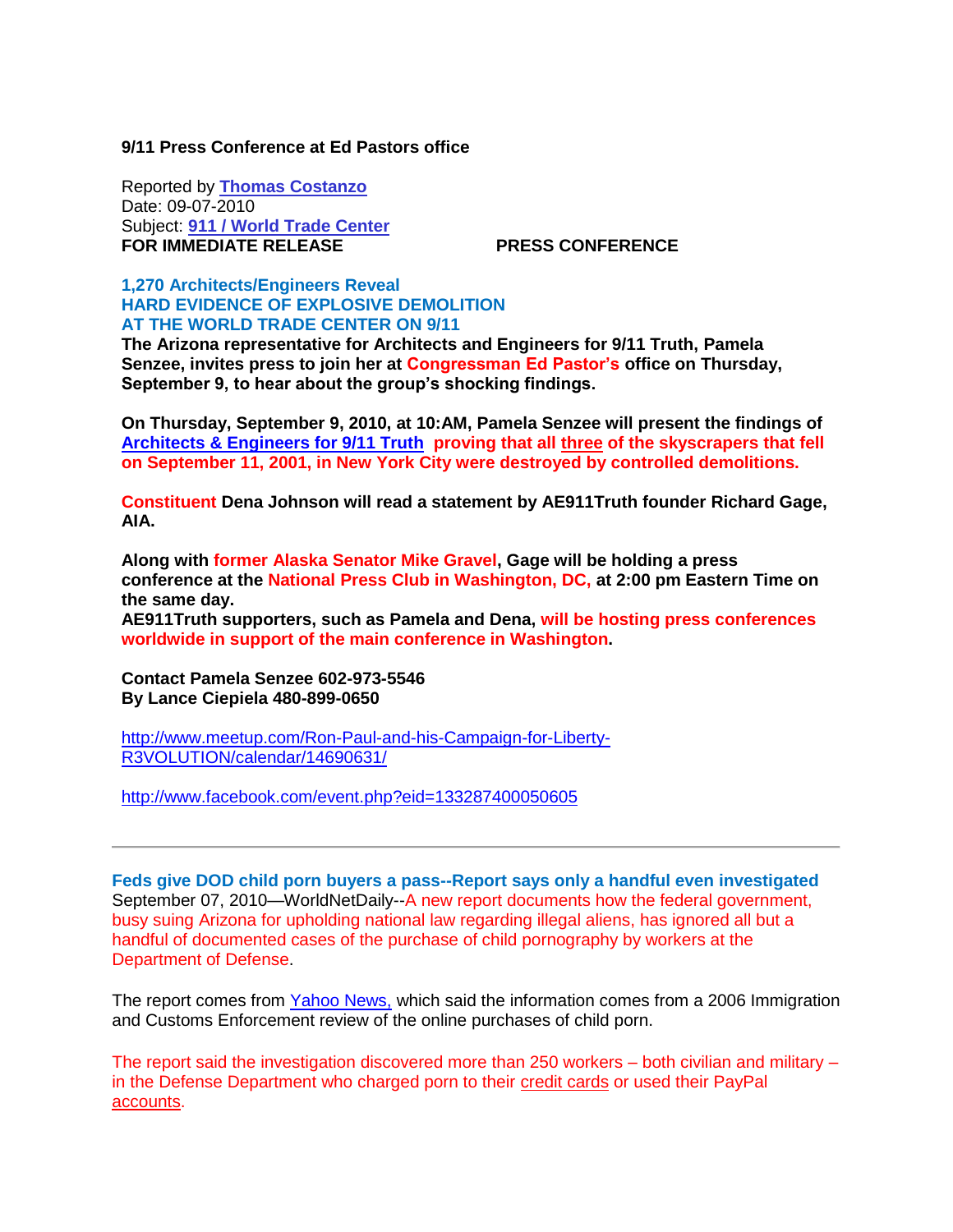However, only a "handful" even were investigated, the report said, citing Defense Department records.

The report said the "Project Flicker" work provided to ICE investigators the names and card information of 5,000 Americans, including those who gave military e-mail addresses when they bought the porn.

Judith Reisman, author of ["Sexual Sabotage: How One Mad](http://superstore.wnd.com/store/item.asp?DEPARTMENT_ID=6&SUBDEPARTMENT_ID=115&ITEM_ID=3724)  [Scientist Unleashed a Plague of Corruption and Contagion on](http://superstore.wnd.com/store/item.asp?DEPARTMENT_ID=6&SUBDEPARTMENT_ID=115&ITEM_ID=3724)  [America,"](http://superstore.wnd.com/store/item.asp?DEPARTMENT_ID=6&SUBDEPARTMENT_ID=115&ITEM_ID=3724) said the case recalls the securities officials and "scores of other institutional leaders, including President Bill Clinton."

"So pornography is not addictive? And what people do in their privacy of their own homes is nobody's business?" she said. "A significant number of these criminal addicts will have been sexually victimizing children, their own or others."

"When I completed my study in 1985 of Images of Children, Crime & Violence in Playboy, Penthouse and Hustler,…, I predicted a massive increase in child sexual abuse and a mimicking of the child pornography in Playboy and its satellites. When I was a kid, in the 1940s living in a Christian moral environment, America was laughed at by Europeans as a 'Child Centered Society.' But Post-Kinsey, we are a 'Child Abuse Society.' So, which do we really prefer?"

["Kinsey: Crimes & Consequences"](http://shop.wnd.com/store/item.asp?DEPARTMENT_ID=6&SUBDEPARTMENT_ID=23&ITEM_ID=859)

["Betrayed by the Bench"](http://shop.wnd.com/store/item.asp?DEPARTMENT_ID=6&SUBDEPARTMENT_ID=20&ITEM_ID=1849)

[Find out who launched the sexual 'devolution,' and opened the door to the abyss](http://www.wnd.com/index.php?fa=PAGE.view&pageId=185833)

["The Kinsey](http://shop.wnd.com/store/item.asp?ITEM_ID=2692) Syndrome"

**[Child Porn/Pedophilia Pandemic & High Level Cover-up](http://www.contendingfortruth.com/?p=1051)**

April 20th, 2009 |

**[Child Porn/Pedophilia Pandemic & High Level Cover-up](http://www.contendingfortruth.com/?p=1053)**

April 5th, 2009 |

#### **Holy book burnings spark hypocrisy**

Chad Groening - OneNewsNow - 9/9/2010--A pro-family organization says it's hypocritical for high-**ranking officials in the Pentagon** to condemn a Florida church's plans to burn Qurans when U.S. military personnel burned Bibles last year in Afghanistan.

Pastor Terry Jones told reporters outside his church in Gainesville Wednesday afternoon that he remains unconvinced that "backing down is the right thing" to do regarding the planned burning of Qurans on Saturday. That protest has drawn objection from Gen. David Petraeus, the top U.S. and NATO commander, who says images of burning Qurans will be used by extremists to inflame public opinion and incite worldwide violence. [\(See earlier story\)](http://www.onenewsnow.com/Persecution/Default.aspx?id=1158988)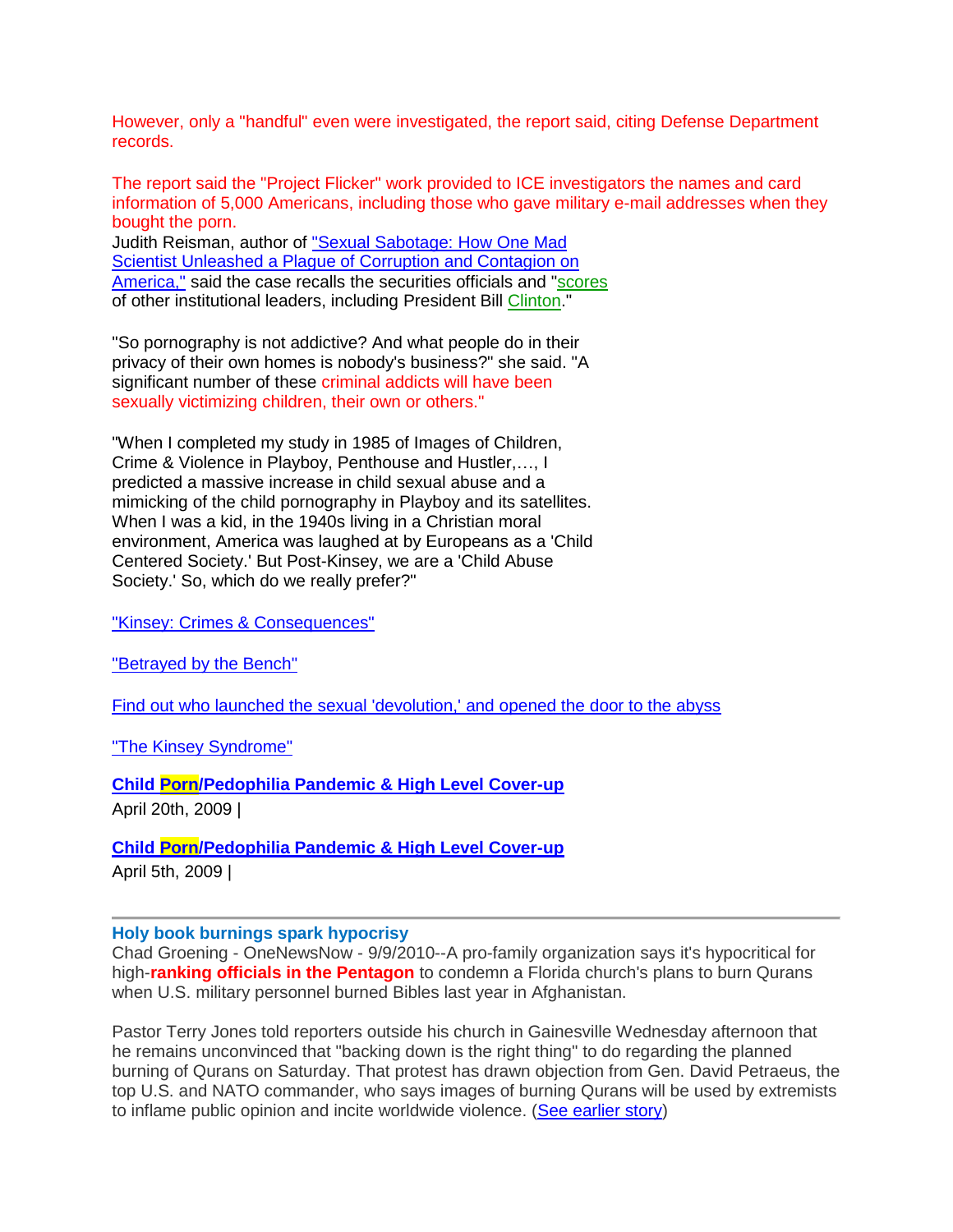Earlier today on ABC's *Good Morning America*, President Barack Obama [criticized](http://www.onenewsnow.com/Headlines/Default.aspx?id=1161348)  [the event,](http://www.onenewsnow.com/Headlines/Default.aspx?id=1161348) calling it a "stunt" and warning it could become "a recruitment bonanza for al-Qaeda." Other notable Obama administration officials, including Defense Secretary Robert Gates and Secretary of State Hillary Clinton, have also condemned the planned Quran burning.

But Bryan Fischer, director of issues analysis at the [American Family Association](http://www.afa.net/) (AFA), thinks it is the height of hypocrisy for the U.S. government to condemn the church, considering the fact that [the U.S. military incinerated Bibles](http://www.onenewsnow.com/Security/Default.aspx?id=516980) that were sent to Afghanistan in May 2009. Back in 2009, Bibles printed in native dialects were shipped to American servicemen stationed in Afghanistan, intended for free distribution to interested Afghanis.

When out-of-the-mainstream media outlets caught wind of the plan and raised a fuss, military brass, in order not to offend the delicate sensitivities of Muslims, confiscated all the Holy Bibles and incinerated them. Yes, the government of a supposed Christian nation burned Bibles to a crisp. They weren't even returned to the U.S. so they might be distributed to Afhani refugees on American soil. So much for the free exercise of religion under American control.

There is a reason you probably forgot all about this, or never heard about it in the first place. Christians don't riot and throw bombs when their holy book is burned to ashes, even when it's done by their own government.

But now a lone pastor of a small church just threatens to burn the holy book of Muslims, and it's Armageddon. Protests ensue, rocks are thrown at military vehicles, and death threats are issued to Pastor Jones, America itself and to President Obama, the latter just for being president while all this was going on.

This, of course, is exactly the calm, measured reaction you would expect from what everybody tells us is a religion dedicated to moderation, tolerance, harmony, and the well-being of all mankind.

"There's really a staggering level of hypocrisy and double standard here for the military to burn the Holy Bible and then complain when a pastor's going to do the same thing to the Quran," Fischer contends. "You know, if the military was going to be fair here and even-handed, they would count up the number of Holy Bibles that they incinerated in Afghanistan, and then they would allow Reverend Jones to burn the same number of Qurans."

The AFA issues analysis director believes the whole incident illustrates the difference between Christianity and Islam. "When these Bibles were burned [in May 2009], the Christian community did not riot in the streets; we did not threaten violence against anyone," he points out. "[But] when even the threat of Qurans being burned takes place, it's like we're dealing with Armageddon [or] with World War III."

**Colin Hart, Director of The Christian Institute--Comment: Koran book burning is not Christian**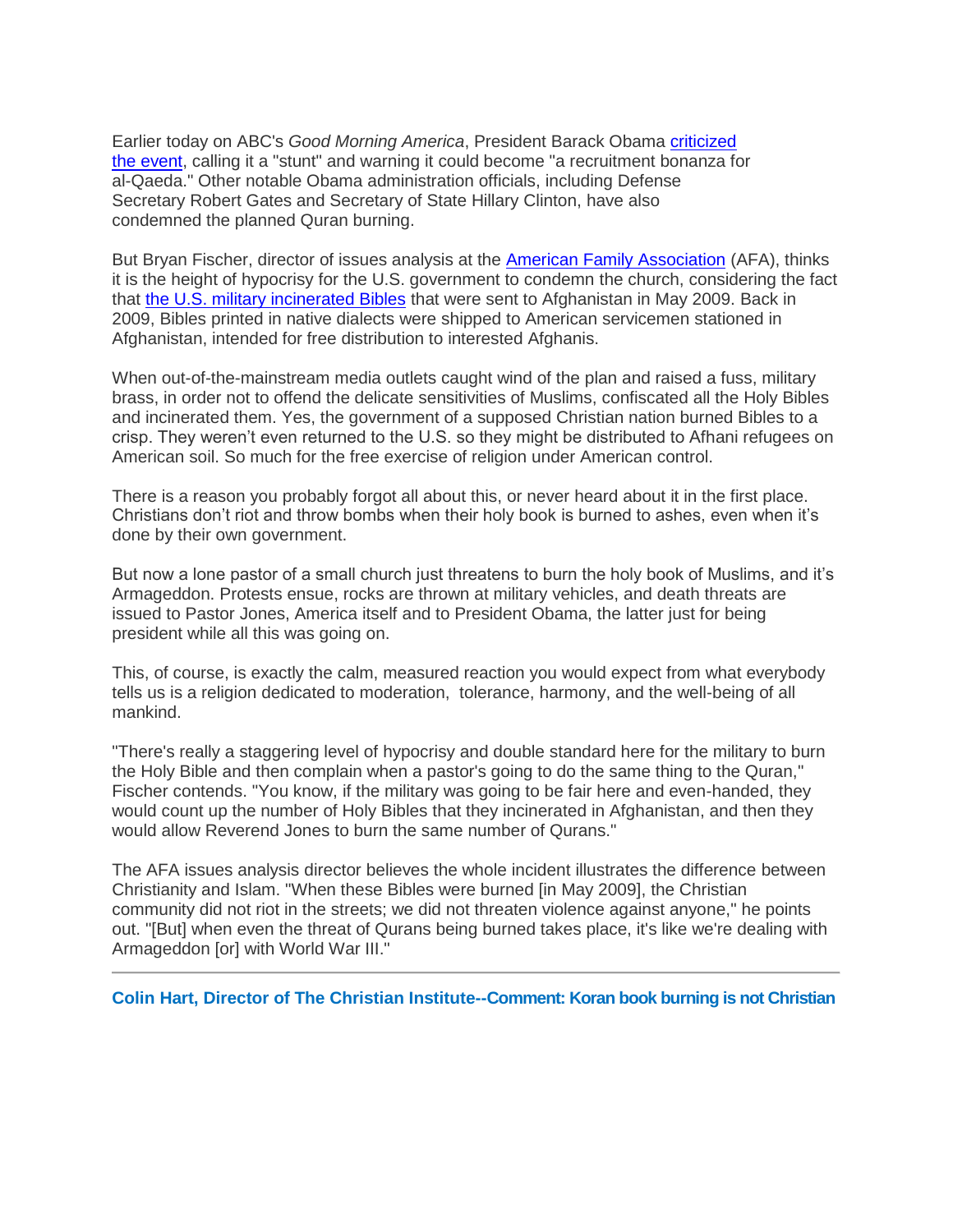

## Fri, 10 Sep 2010--**By Colin Hart**--**Director of The Christian Institute**

In today's news there is confusion over whether Pastor Terry Jones of Florida in the US will go ahead with his planned burning of Korans on the anniversary of 9/11.

Whether he does or he doesn't, his Koran-burning idea is wrong, provocative and dangerous.

Like many, I am concerned about the growing influence of Islam. I am concerned that a militant Islamic belief in political domination is a threat to the liberty of us all. But the answer isn't the burning of books.

If copies of the Koran are burned by those who claim to be 'Christian', will this encourage Muslims to read and consider the Bible? Hardly.

It will almost certainly make it more dangerous for Christians living in Muslim-majority countries. And our brave servicemen serving in Iraq and Afghanistan will also be put at greater mortal risk.

The Bible tells Christians: live at peace with all men, as far as it depends upon you. In a democracy we can debate, we can protest, and we can seek to persuade. But we must not deliberately provoke anger or violence.

<http://www.christian.org.uk/news/comment-koran-book-burning-is-not-christian/?e100910>

#### **From:** Nate

**Sent:** Tuesday, September 07, 2010 **Subject: Glenn Beck and the Mormon teachings on Native Americans**

I was listening to your recent audio and you were talking about Glenn Beck and his rally for America. In it, **he said something about the Native Americans being God's "chosen people" and you were wondering what that meant because they were pagan/cultural spiritists. Well, I was watching this cartoon that tells kind of in story form what the Mormons believe and in it they mention that the Mormons believe that the Native Americans are Israelites and that Jesus appeared to them!** Watch the short cartoon to see what I'm talking about, it's pretty ridiculous. Hope this helps, God bless.(Go to 3:28 for the part about the Israelites)

#### **[jleu777](http://www.youtube.com/user/jleu777)** | June 17, 2009

I guess this video has been getting removed from YouTube because Mormons don't like people to know about their less popular teachings. I'm uploading this video to keep the information available. Mormons have been complaining that these are not taught by their religion, but a source of this video provided references to Mormon literature for every claim made below:

**Watch: <http://www.youtube.com/watch?v=jFZ1jVO3-OE>**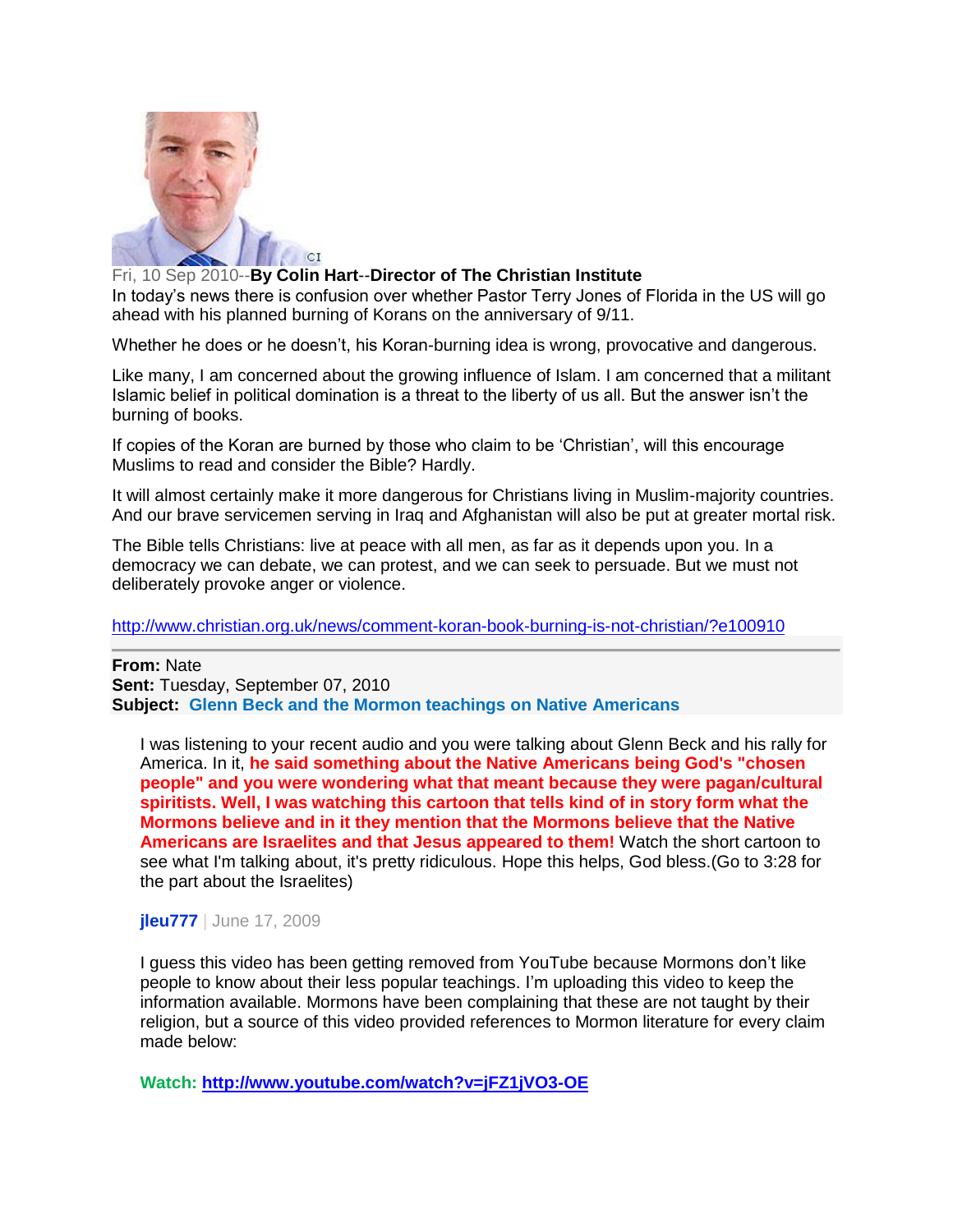[0:20](http://www.youtube.com/watch?v=jFZ1jVO3-OE) - [0:45](http://www.youtube.com/watch?v=jFZ1jVO3-OE) King Follett Discourse (History of the Church Vol 6 pg 302-317)

- [0:54](http://www.youtube.com/watch?v=jFZ1jVO3-OE) [1:00](http://www.youtube.com/watch?v=jFZ1jVO3-OE) abraham 3
- [1:03](http://www.youtube.com/watch?v=jFZ1jVO3-OE) [2:20](http://www.youtube.com/watch?v=jFZ1jVO3-OE) Gospel Principles Ch2-3

[2:20](http://www.youtube.com/watch?v=jFZ1jVO3-OE) - [2:35](http://www.youtube.com/watch?v=jFZ1jVO3-OE) Official Statment by 1st presidency 08/17/49 and 08/17/51 and Joseph Fielding Smith in Doctrines of Salvation 1:65-66 2nd Nephi [5:21](http://www.youtube.com/watch?v=jFZ1jVO3-OE)

- [2:38](http://www.youtube.com/watch?v=jFZ1jVO3-OE) Gospel Princ Manual Ch3
- [2:40](http://www.youtube.com/watch?v=jFZ1jVO3-OE) Pre 1982 2Nephi 30:6

[2:44](http://www.youtube.com/watch?v=jFZ1jVO3-OE) - no longer taught he said early mormon profits... Brigham young journal of discourses vol 1 pg 50-51 and Wilford Woodruffs journal

[3:20](http://www.youtube.com/watch?v=jFZ1jVO3-OE) - The seer pg 172, brigham young journal of discourses vol 1 p 346 orson hyde journal journal of discourses, vol 2 p 210

- [3:28](http://www.youtube.com/watch?v=jFZ1jVO3-OE) D&C 113 and Isa 11
- [3:32](http://www.youtube.com/watch?v=jFZ1jVO3-OE) Journal of Discourses 13:309
- [3:41](http://www.youtube.com/watch?v=jFZ1jVO3-OE) 3Nephi
- [4:03](http://www.youtube.com/watch?v=jFZ1jVO3-OE) 4 Nephi, Moroni
- [4:20](http://www.youtube.com/watch?v=jFZ1jVO3-OE) [4:30](http://www.youtube.com/watch?v=jFZ1jVO3-OE) Moroni 10
- [4:37](http://www.youtube.com/watch?v=jFZ1jVO3-OE) [4:50](http://www.youtube.com/watch?v=jFZ1jVO3-OE) State of NY VS Joseph Smith "The Glass Looker" other Court Documents
- [4:43](http://www.youtube.com/watch?v=jFZ1jVO3-OE) [4:50](http://www.youtube.com/watch?v=jFZ1jVO3-OE) 1826-1830 convicted of fraud, admitted "peepstoning" was fake.
- [5:01](http://www.youtube.com/watch?v=jFZ1jVO3-OE) Joe Smith History [1:19](http://www.youtube.com/watch?v=jFZ1jVO3-OE)
- [5:16](http://www.youtube.com/watch?v=jFZ1jVO3-OE) [5:21](http://www.youtube.com/watch?v=jFZ1jVO3-OE) Howard W hunter "your temple recommend" New Era Apr 1995, 6
- [5:22](http://www.youtube.com/watch?v=jFZ1jVO3-OE) Russell M Nelson "SPirit of Elijah" Ensign Nov 1994, 84 and D&C 128, 138:33
- [5:27](http://www.youtube.com/watch?v=jFZ1jVO3-OE) D&C 132:17-20
- [5:36](http://www.youtube.com/watch?v=jFZ1jVO3-OE) Robert L Millet, "Joseph smith among the prophets" Ensign Jun 1994, 19
- [5:49](http://www.youtube.com/watch?v=jFZ1jVO3-OE) :52 D&C 132
- [6:03](http://www.youtube.com/watch?v=jFZ1jVO3-OE) Hist of the Church Vol pg 408-412
- [6:12](http://www.youtube.com/watch?v=jFZ1jVO3-OE) He died in a shootout

**Romans 16: 17&18: "Now I beseech you, brethren, mark them which cause divisions and offences contrary to the doctrine which ye have learned; and avoid them. For they that**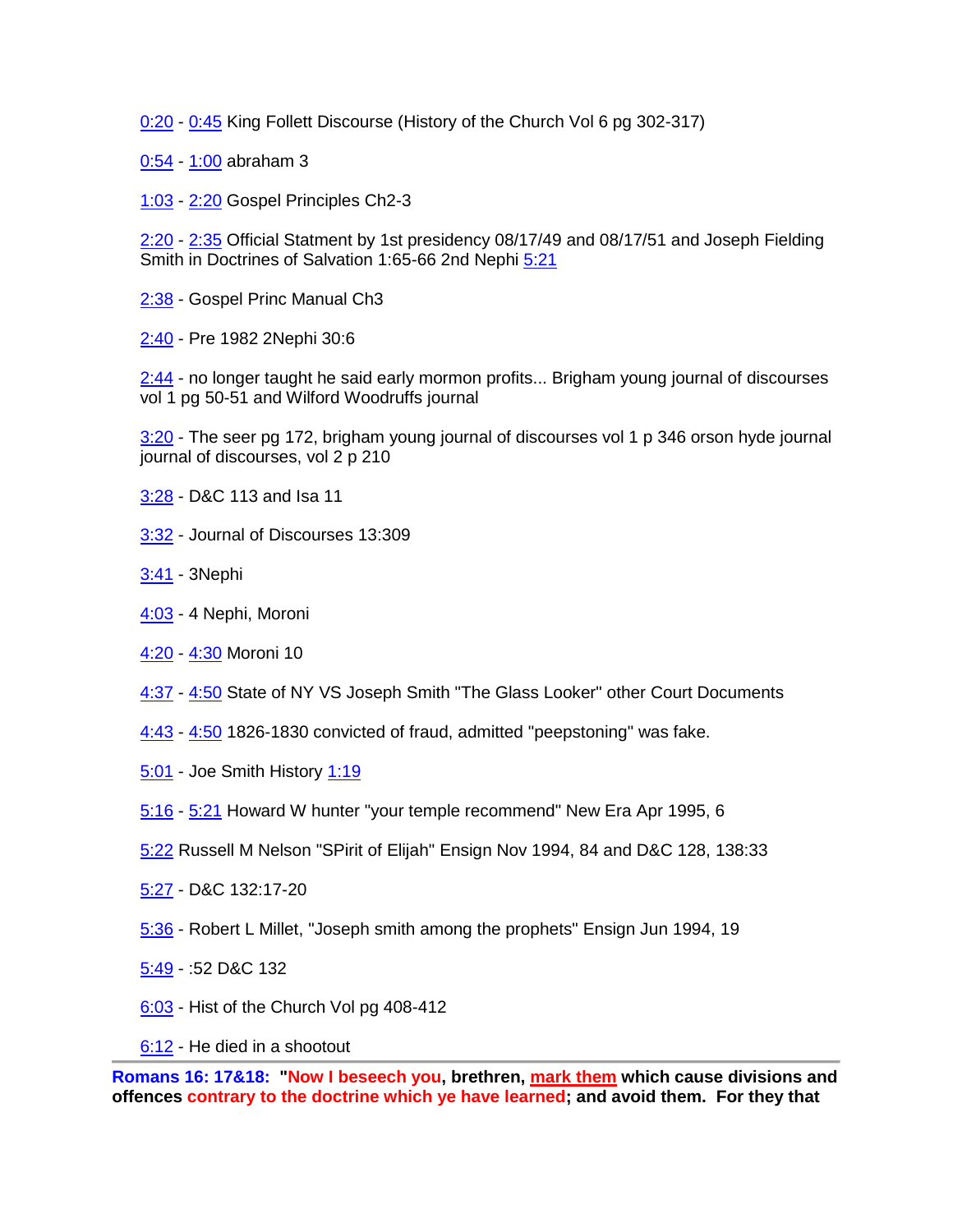**are such serve not our Lord Jesus Christ, but their own belly; and by good words and fair speeches deceive the hearts of the simple."**

**LDS (Mormon) Church: Glenn Beck on Mormonism Play till 5:12: <http://www.youtube.com/watch?v=USpeolBTKIo>**



## **"Glenn Beck: Kingdom Theology, Temple of Antichrist"**

For those of you who have doubts about Glenn Beck, this video is a 'must see'. **Pastor Hoggard reveals the hidden and subtle agenda behind the 'Divine Destiny Rally' in Washington D.C., including the date of the rally, the location of the rally, and the purpose behind the rally. Pastor Hoggard also unveils the amazing truth about the occult symbolism of the Lincoln Memorial, dedicated on May 1, 1922 (Satanic Holiday called Beltaine).** 

**The Lincoln Memorial was a model of the Temple of Zeus! Its 10 hidden pillars, coupled with the 36 outside pillars, equals the Masonic number, 46, the number of double helix!** 

**Finally, Pastor shows the encoding of the number of the Beast in the design of the Lincoln Memorial!** <http://www.cuttingedge.org/detail.cfm?ID=2254>

## **"Truth Behind Joels Army: Sarah Palin and the Fallen Angels of Rev 9"**

What on earth does Joel's Army, Sarah Palin and the Fallen Angels foretold in Revelation 9 got to do with each other?

Pastor Hoggard reveals the startling truth behind a movement that is making huge inroads into the Charismatic/Neo-Pentecostal movement in America and around the world. This movement, called

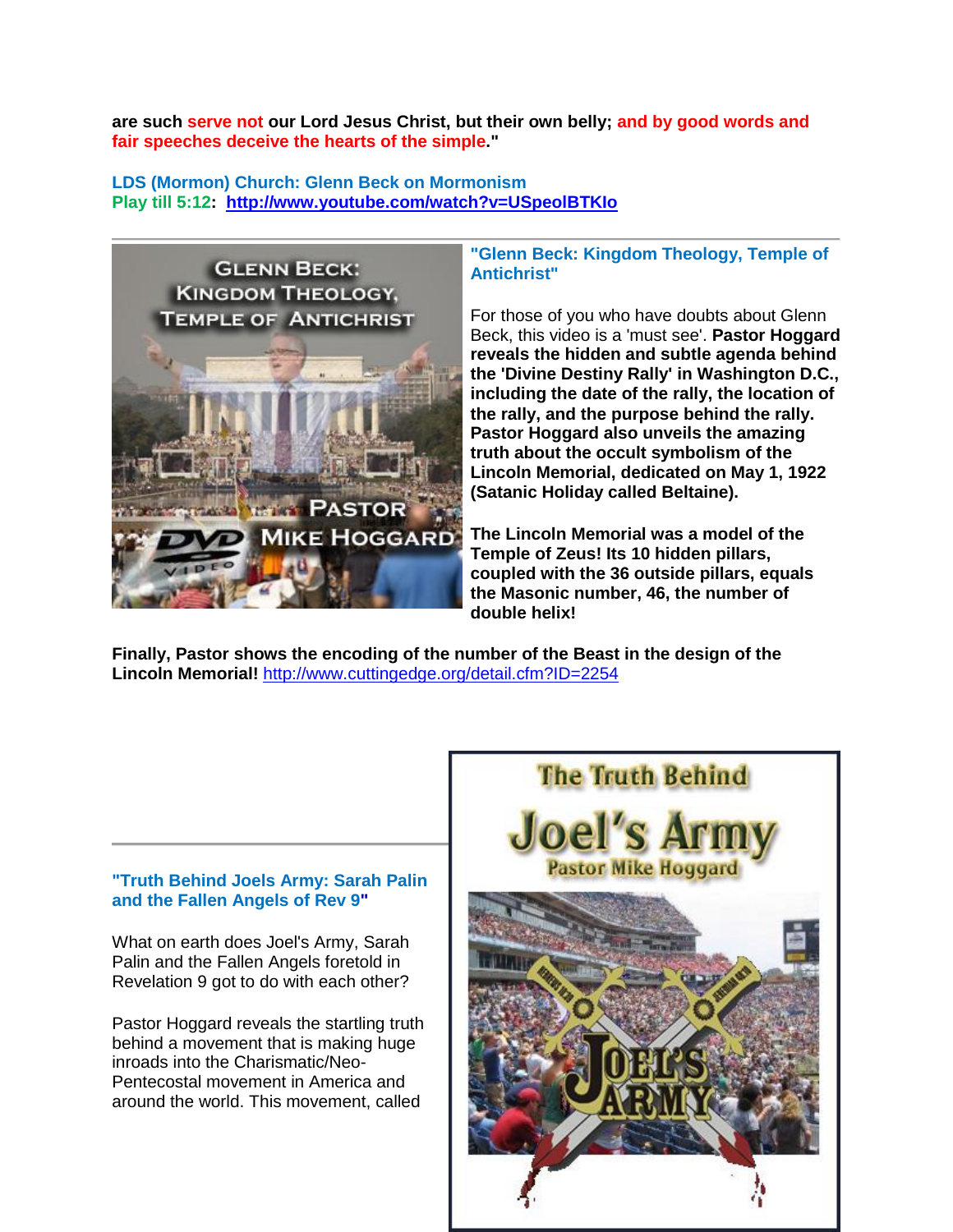"Joel's Army" is being promoted by many, including Rick Joyner, who, as Pastor Hoggard proves, is a member of the Catholic Knights of Malta organization, the same organization that "knighted" Rupert Murdoch. Joyner, Sarah Palin and others are teaching untold thousands about a 'new breed' that is going to take over the kingdom and give it to Jesus. This heresy is called 'Dominionism' and is the fatal foundation on which President Bush based his Iraqi and Afghan invasions -- with the full support of thousands of Christian pastors!

Pastor Hoggard also reveals that the army mentioned in the book of Joel, is a perfect match for the fallen angels that are released in Revelation 9! <http://www.cuttingedge.org/detail.cfm?ID=2253>

**Also see Dr. Johnson's Teaching: [Dominionism/Kingdom](http://www.contendingfortruth.com/?p=1098)  [Now/Reconstructionism/Theonomy Exposed](http://www.contendingfortruth.com/?p=1098)**

## *Sarah Palin Warning*



[DVD](http://cuttingedge.org/detail.cfm?ID=928) <http://cuttingedge.org/newsletters/newsalert.htm> I. Governor Sarah Palin twice honored Prince Hall Masonry with official state proclamations!

NEWS BRIEF: ["Prince Hall Masonic Week",](http://www.gov.alaska.gov/archive-15972.html) Alaska Government Archives, April 19, 2008

Since this official announcement was signed by Governor Palin just a few months ago, it is important to recognize the extremely positive view the Governor has toward Freemasonry! Since we have just posted an article showing the Masonic poses which Governor Palin and her husband, Todd, have publicly flashed, it is extremely relevant to realize that Governor Palin holds the Masonic Lodge in very high regard!

"WHEREAS, the Most Worshipful Prince Hall Grand Lodge of Alaska Inc., Free and Accepted Masons of the Alaska Jurisdiction has been in existence since September 1969.

"WHEREAS, the members of the Prince Hall Grand Lodge, F. & A.M. and the Prince Hall Grand Chapter Order of Eastern Stars have rendered valuable service in all levels of government and in their communities. The Prince Hall Masonic Family has become a valuable resource in Alaska, through its civic contributions.

"WHEREAS, special recognition is extended to the Prince Hall Masonic family for its commitment to civic contributions, demonstrated through the awarding of educational scholarships and its substantial financial and volunteer participation in the commemoration of the Dr. Martin Luther King, Jr. celebration.

"WHEREAS, the Prince Hall Grand Lodge will convene its 39th Annual Communication and the 36th Annual Communication of the Prince Hall Grand Chapter, Order of Eastern Stars, beginning April 19, 2008, in Anchorage, Alaska.

"NOW, THEREFORE, I, Sarah Palin, Governor of the state of Alaska, do hereby proclaim April 19-22, 2008, as: "Prince Hall Masonic Week in Alaska, and encourage



DR. CATHY BURNS

 $\frac{1922}{1922}$  citizens to observe these days." **Secrets** Order of the Eastern Star

On [March 19, 2007,](http://gov.state.ak.us/archive-31356.html) Governor Palin issued a proclamation with almost exact wording. The only difference came at the end, as I demonstrate below:

"NOW, THEREFORE, I, Sarah Palin, Governor of the State of Alaska, do hereby proclaim April 14-17, 2007, as: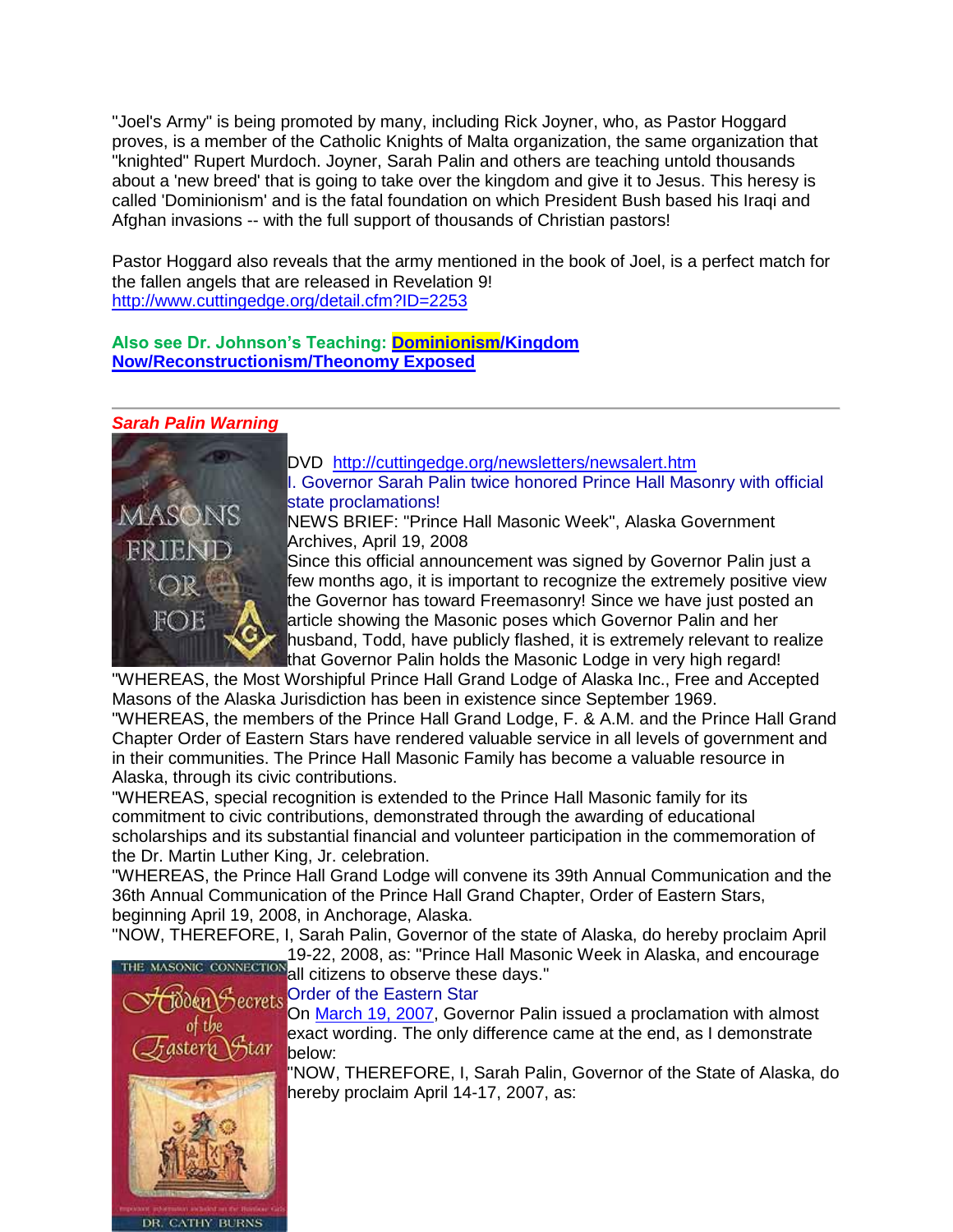Prince Hall Masonic Week in Alaska, and urge everyone to show appreciation this week on behalf of the members of the Prince Hall Grand Lodge and the Prince Hall Grand Chapter Order of Eastern Stars for all their contributions to the State of Alaska."

Notice that Palin singled out the ["Order of Eastern Star" f](http://cuttingedge.org/detail.cfm?ID=10)or special recognition!

This inverted Pentagram represents the heart and soul of the women's Masonic organization, "Order of the Eastern Star". As we shall demonstrate, this type of Pentagram is one of the most evil Satanic symbols in the entire world, as it is the "Goatshead of Mendes".

Let us now compare this Eastern Star Pentagram with the Satanic Goatshead of Mendes, so you will see that the two are identical, and realize that Freemasonry is Satanic at its very core!



Now, examine this **Eastern** Star to the **Satanic Goats** Head of Mendez to the right. Once you examine these two symbols carefully, you can have no doubt but that the Eastern

Star symbol is nothing more nor less than the Satanic Goatshead, one of the most evil symbols ever created by the Satanist! Can you sense the presence of those pagan demonic spirits lurking behind the "Christian" mask of Freemasonry?

Not only is the emblem itself in the shape of the Goats-head of Mendez, but the inner part of the emblem is clearly the Goats-head of Mendez! Now, you should clearly sense those pagan demonic spirits lurking behind Freemasonry!

Yet, this is the very organization which Sarah Palin has honored in each of her years as the Governor of Alaska!

This information calls into question the motive behind the Masonic / occult poses which Todd and Sarah Palin flashed to the world, as we reveal in our current Headline News article, [NEWS2314,](http://cuttingedge.org/news/n2314.cfm) "Todd Palin IS MOST DEFINITELY Flashing A Masonic Handsign During The August 29 Photo Shoot With Governor Sarah Palin and Their Children!"

In [NEWS2314,](http://cuttingedge.org/news/n2314.cfm) we stated our belief that Governor and Todd Palin are genuine Christians and simply do not know what kind of national and international stage upon which they have stepped. We believe they simply were told to pose the way they did, and do not know the significance of their pose. Since there is no evidence that Todd Palin is a Mason, we still believe that Sarah

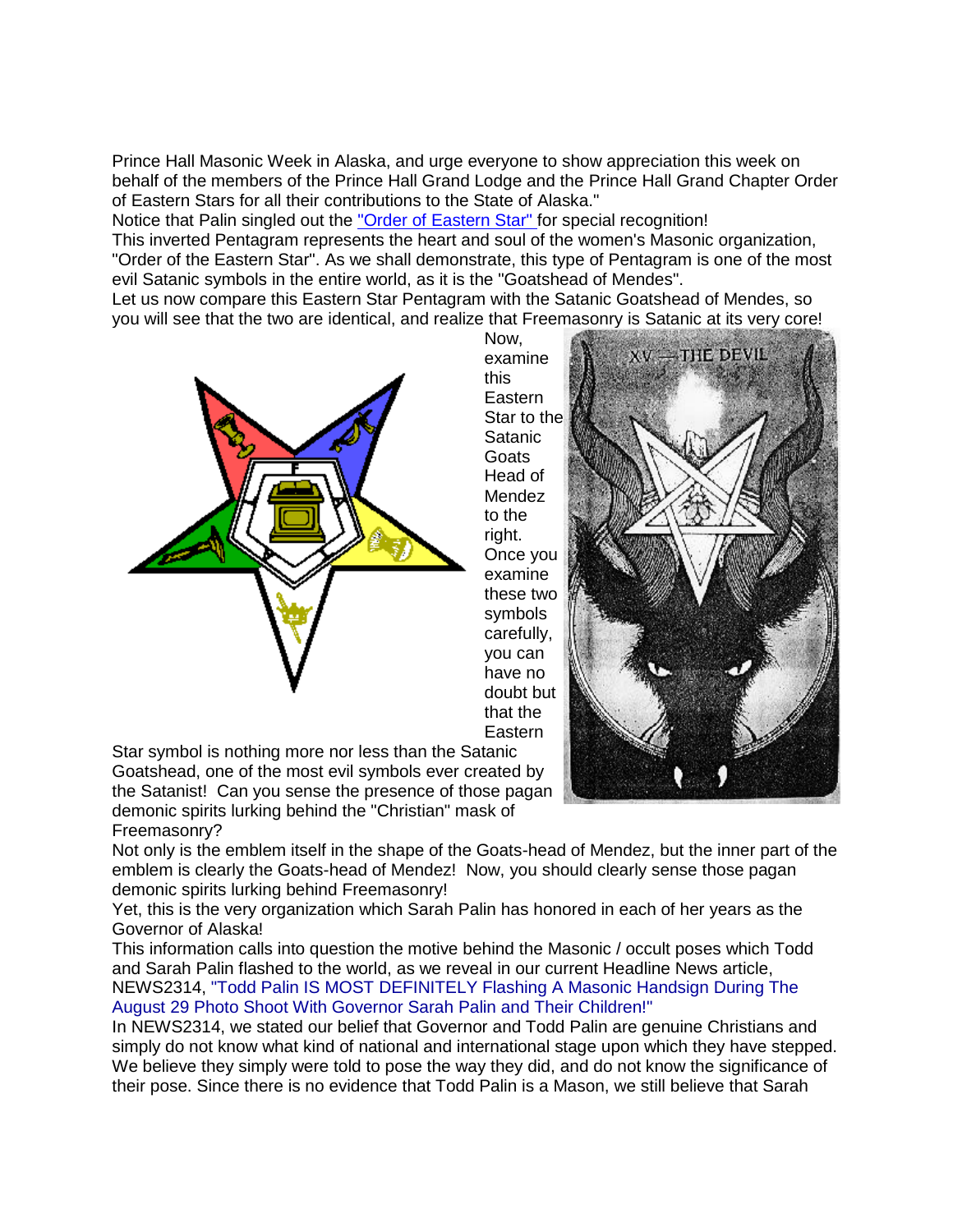Palin does not know the evil nature of Masonry, that she has simply accepted their claims of being Christian at face value.

However, this further information simply reinforces our statement in [NEWS2314](http://cuttingedge.org/news/n2314.cfm) that Illuminized Freemasonry is attempting to tell occultists throughout the world that they are in control of the Republican Presidential Ticket and of the Fall election. Occultists are being told not to panic that Senator McCain has chosen a hated Conservative Christian as his running mate. In the end, the Illuminati agenda will be completed through McCain.

We shall attempt to warn Governor Palin of the dangers of Illuminized, "Invisible Freemasonry" and of their Luciferian plan to produce the Masonic Christ on the world scene. You should attempt to warn her, too. And, we all need to pray fervently that the Holy Spirit will open her spiritual eyes to the Truth.

Sarah Palin working the churches. The Islam/Christian world war sought appears right on track.

http:/[/www.youtube.com/watch?v=MAWM7E\\_WMfo&feature=related](http://www.youtube.com/watch?v=MAWM7E_WMfo&feature=related)

Palin exuberant and all smiles for her meeting with mass murderer, Henry Kissinger. Palin throwing out the devil's sign with her hand.

http:/[/www.youtube.com/watch?v=qEH6zA33sOI](http://www.youtube.com/watch?v=qEH6zA33sOI)

Speaking of her water baptism at a young age, Palin said:

As a young kid, middle school aged kid, she figured it'd be really smart to dedicate herself to "something" bigger then she. Something?? A rather cold way to refer to her savior and Lord Jesus Christ, but of course she is not a born again believer.

She knew she "wouldn't be able to handle all that is laid out in front of me in life". She needed strong faith in her Creator to fulfill her destiny in life in trying to make the world a bit better for others. Palin attempting to establish herself as sent by God to work her magic on the world.

Sarah Palin the "Christian", next US president.

http:/[/www.youtube.com/watch?v=DRRltuw\\_leQ&feature=channel](http://www.youtube.com/watch?v=DRRltuw_leQ&feature=channel)

**New Obama/Soetoro Executive Order - Court Martials** By Devvy Kidd--9-4-10--Ltc. Terry Lakin is under going court martial proceedings for challenging Obama/Soetoro's eligibility.

The judge ruled a couple of days ago that he will not be allowed discovery regarding any documents regarding the criminal in the White House and his citizenship status.

I went over to the WH web site and yes, how **timely, a new executive order dealing with court martials**.

**Watch Video:**

**[http://obamareleaseyourrecords.blogspot.com/2010/09/ltc-terry-lakin-denied-discovery](http://obamareleaseyourrecords.blogspot.com/2010/09/ltc-terry-lakin-denied-discovery-to.html)[to.html](http://obamareleaseyourrecords.blogspot.com/2010/09/ltc-terry-lakin-denied-discovery-to.html)**

"President Obama signed an Executive Order promulgating the 2010 changes to the Manual for Courts-Martial on August 31, 2010. The covering document is on the White House website, but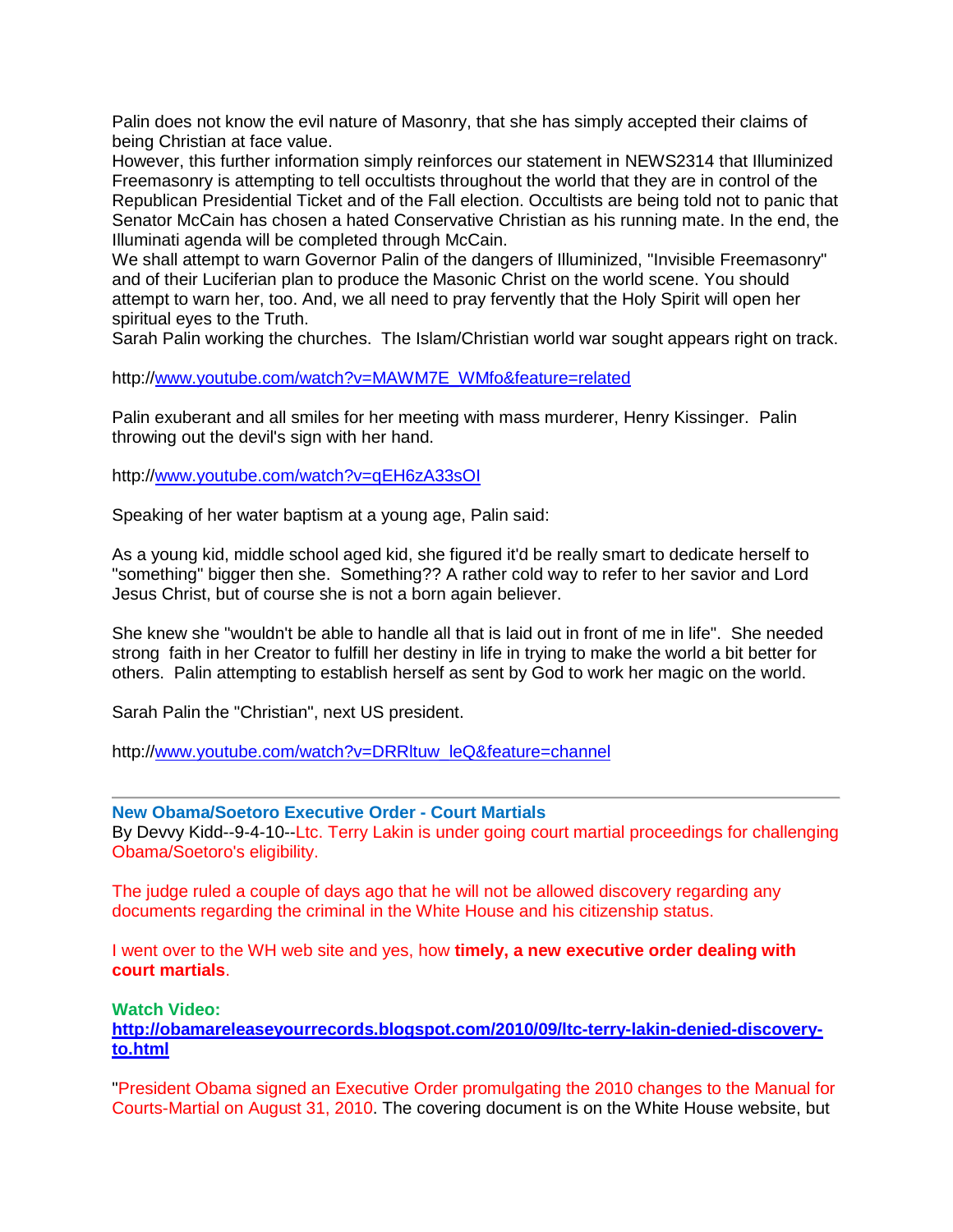the text of the changes is still neither there nor on the Federal Register and DoD websites as of 10:45 a.m., Sept. 2, 2010. The amendments take effect on September 30, 2010"

SOURCE: <http://www.nimjblog.org/2010/09/2010-changes-to-manual-for-courts.html>

Here's the link:

[http://www.whitehouse.gov/the-press-office/2010/08/31/executive-order-2010-amendments](http://www.whitehouse.gov/the-press-office/2010/08/31/executive-order-2010-amendments-manual-courts-martial)[manual-courts-martial](http://www.whitehouse.gov/the-press-office/2010/08/31/executive-order-2010-amendments-manual-courts-martial)

*The White House* 

*Office of the Press Secretary For Immediate Release August 31, 2010* 

*Executive Order-- 2010 Amendments to the Manual for Courts-Martial* 

*By the authority vested in me as President by the Constitution and the laws of the United States of America, including chapter 47 of title 10, United States Code (Uniform Code of Military Justice, 10 U.S.C. 801-946), and in order to prescribe amendments to the Manual for Courts-Martial, United States, prescribed by Executive Order 12473 of April 13, 1984, as amended, it is hereby ordered as follows:* 

*Section 1. Parts II and IV of the Manual for Courts-Martial, United States, are amended as described in the Annex attached and made a part of this order.* 

*Sec. 2. These amendments shall take effect 30 days from the date of this order.* 

*(a) Nothing in these amendments shall be construed to make punishable any act done or omitted prior to the effective date of this order that was not punishable when done or omitted.* 

*(b) Nothing in these amendments shall be construed to invalidate any nonjudicial punishment proceedings, restraint, investigation, referral of charges, trial in which arraignment occurred, or other action begun prior to the effective date of this order, and any such nonjudicial punishment, restraint, investigation, referral of charges, trial, or other action may proceed in the same manner and with the same effect as if these amendments had not been prescribed.* 

*BARACK OBAMA* 

*THE WHITE HOUSE, August 31, 2010* 

Of course, we would not be going through this mess had just one real man stood up January 9, 2009, and gave objection to accepting the electoral college vote to seal Obama/Soetoro's fraud as the newly minted president.

*[Psa 12:8](http://www.blueletterbible.org/Bible.cfm?b=Psa&c=12&v=1&t=KJV#comm/8) The wicked walk on every side, when the vilest men are exalted.*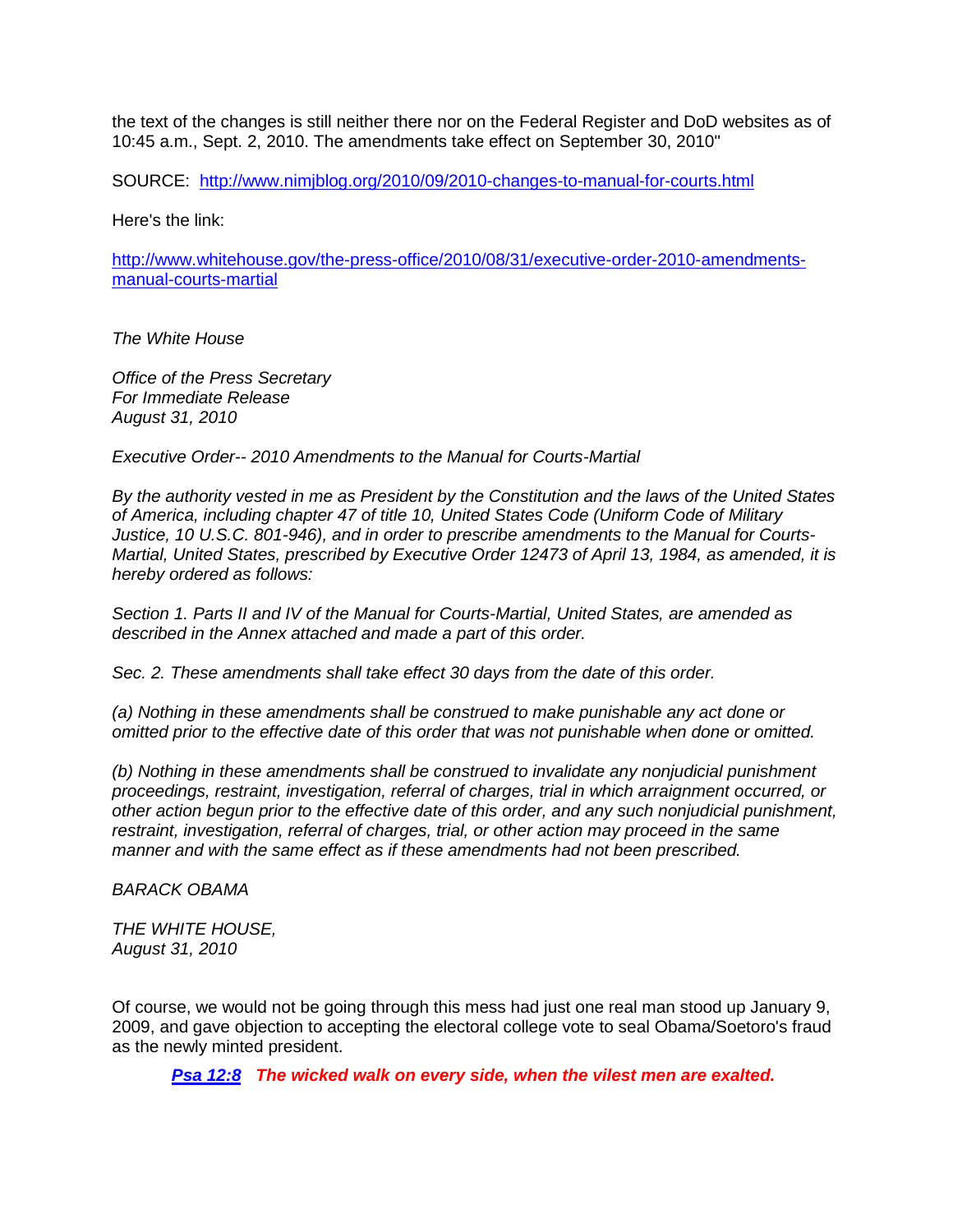Not one man in the U.S. Congress had the courage to stand for the truth. That's why I will not vote for any incumbent in Congress for any office.

Rep. Bilbray told his constituents the reason he couldn't find the courage to make the objection is because "I would have been laughed at." There's a good reason to be a coward.

## **Recall the usurper's very first EO was January 21, 2009 regarding Presidential Records and access:**

<http://www.whitehouse.gov/the-press-office/presidential-records>

**Update-2**(9/4)**:** Obama Executive Order 13552 - 2010 Amendments and Annex to the Manual for Courts-Martial -

**[Here](http://obamareleaseyourrecords.blogspot.com/2010/09/clarification-needed-august-31-2010.html)**; http://obamareleaseyourrecords.blogspot.com/2010/09/clarification-needed-august-31- 2010.html

**Update-3**(9/4)**:** Courts Martial Defense of LTC Terrance Lakin - Researched and Reviewed By The United States Bar Association -

**[Here](http://obamareleaseyourrecords.blogspot.com/2010/09/courts-martial-defense-of-ltc-terrance.html)**; http://obamareleaseyourrecords.blogspot.com/2010/09/courts-martial-defense-of-ltcterrance.html

**Update-4**(9/6)**:** Lt Col Lakin Interview: Youtube; Lt Col Terry Lakin and Paul Jensen on the Barry Farber Show, September 3, 2010.-

**[Here](http://obamareleaseyourrecords.blogspot.com/2010/09/lakin-interview-lt-col-terry-lakin-and.html)**; http://obamareleaseyourrecords.blogspot.com/2010/09/lakin-interview-lt-col-terry-lakinand.html

**Update-5**(9/8)**:** United States v LTC Terry Lakin - Ruling on Motions(Discovery) – Col. Denise R. Lind, Chief Judge, 1st Judicial Circuit. -

**[Here](http://obamareleaseyourrecords.blogspot.com/2010/09/united-states-v-ltc-terry-lakin-ruling.html)**; http://obamareleaseyourrecords.blogspot.com/2010/09/united-states-v-ltc-terry-lakinruling.html

---

Visit Devvy's website at: **[http://www.devvy.com](http://www.devvy.com/)**. You can also sign up for her free email alerts. Devvy's radio show broadcasts Mon-Fri, 3:00 pm PST, 5:00 pm CST and 6:00 pm EST. To listen, go to: **<http://www.renseradio.com/listenlive.htm>**

**[US Courts Legalize CIA Abduction, Overseas Detention, Torture Of Innocent American](http://dprogram.net/2010/09/09/us-courts-legalize-cia-abduction-overseas-detention-torture-of-innocent-american-citizens/)  [Citizens](http://dprogram.net/2010/09/09/us-courts-legalize-cia-abduction-overseas-detention-torture-of-innocent-american-citizens/)**

*Psa 94:20 Shall the throne of iniquity have fellowship with thee, which frameth mischief by a law? Psa 94:21 They gather themselves together against the soul of the righteous, and condemn the innocent blood.* 

*Psa 94:22 But the LORD is my defence; and my God [is] the rock of my refuge. Psa 94:23 And he shall bring upon them their own iniquity, and shall cut them off in their own wickedness; [yea], the LORD our God shall cut them off.* 

September 9th, 2010--(AlexanderHiggins) – The Associated Press reports that the Obama Administration has won a shocking victory in federal appeals courts when **[the US federal](http://www.msnbc.msn.com/id/39067928/ns/us_news-security/)  [appeals court ruled that innocent victims abducted and tortured by the CIA do not have a](http://www.msnbc.msn.com/id/39067928/ns/us_news-security/)  [right to sue](http://www.msnbc.msn.com/id/39067928/ns/us_news-security/)** companies involved in facilitating the torture programs.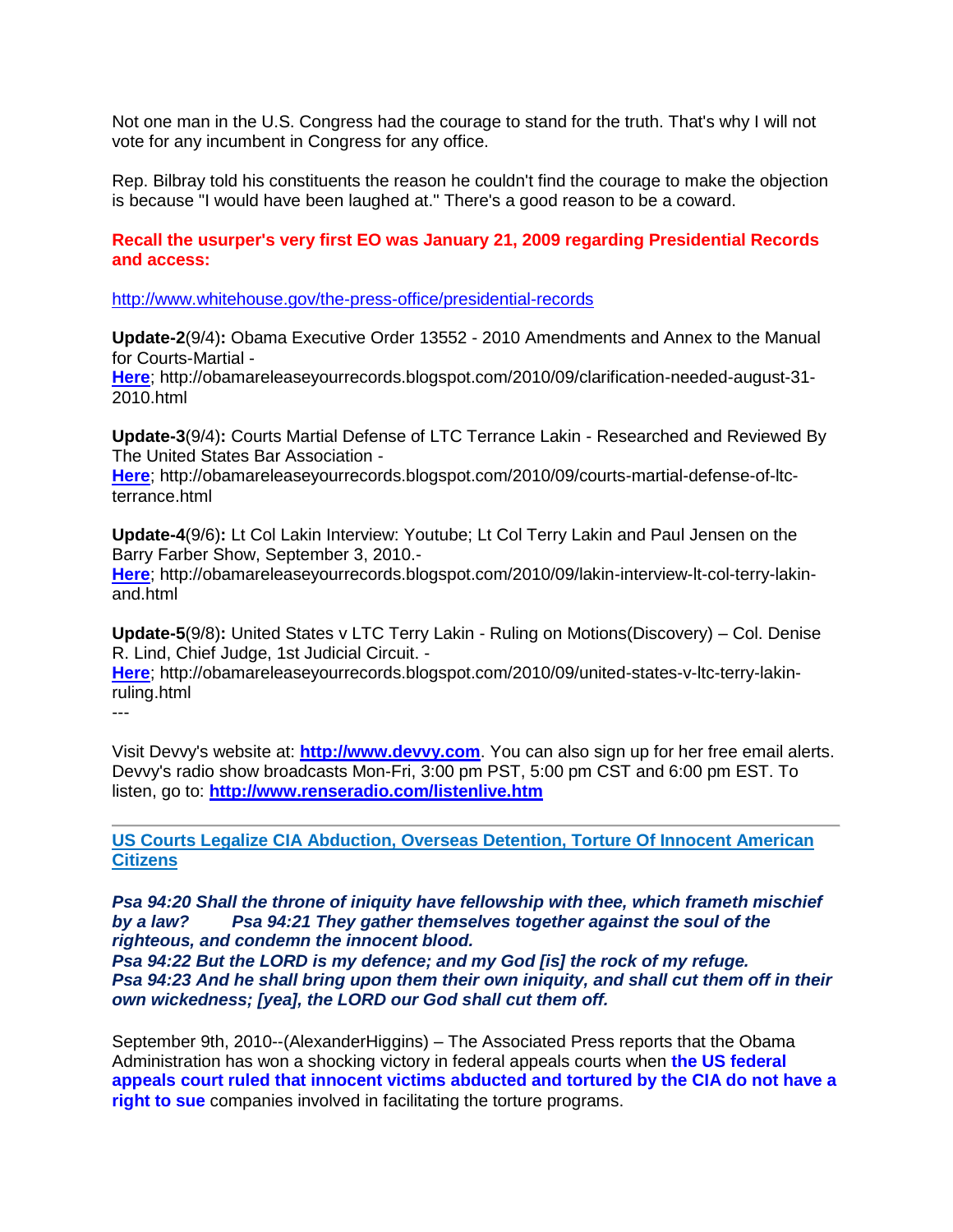The lawsuit involves litigation against Boeing for its involvement the US CIA torture program of innocent US citizens.

The lawsuit charges that US Citizens alleged to be terrorists were subject to illegal "forced disappearances" after which Boeing ran CIA black-op "torture flights" of the alleged terrorism suspects during which the tortured citizens were flown to secret overseas prisons where torture is legal.

The 5 men involved in the litigation were originally abducted by the CIA and shipped to the oversea the secret overseas torture prisons based on suspicions that they were involved with the 9/11 attack.

So far 3 of the 5 men have been released because they were innocent and had no involvement with the attacks.

According the Associated Press, the three-judge panel on the 9th Circuit court of appeals quickly dismissed the lawsuit after the US Government claimed the litigation would reveal state secrets along with top secret US Government intelligence by a vote of 2 to 1.

**The ruling effectively legalizes the abduction, overseas detention and torture of innocent US civilian citizens by the CIA.**

**The decision also removes the remedies innocent people who are tortured or detained can take against the CIA or corporations contracted by the CIA to run its black-ops.**

Can you say Fascism?

*Psa 43:1 Judge me, O God, and plead my cause against an ungodly nation: O deliver me from the deceitful and unjust man.*

**Another huge building block in the building of a [Fascist Economy m](http://www.cuttingedge.org/news/n2317.cfm)ay be about ready to implement--President Obama proposes a National Bank!**

NEWS BRIEF: "**[President Obama Pushing National Infrastructure Bank](http://abcnews.go.com/Business/bank-president-obama-pushing-national-infrastructure-bank/story?id=11584294)**: **White House Wants Government-Run Bank to Handle \$50 Billion Transportation Rebuilding Plan"**, ABC News, September 8, 2010

"President Obama today in Ohio is touting a trio of economic proposals, including a \$50 billion plan to improve the nation's transportation system and in doing so, create jobs to boost the country's sluggish economic recovery. "

The President tries to put the best face on what can only be described as a nightmarish scenario -- the government operating its own bank!

" 'I want America to have the best infrastructure in the world', the President said Monday in Wisconsin, vowing that the funds would help build or repair 150,000 miles of roads, 4,000 miles of railways, and 150 miles of runways."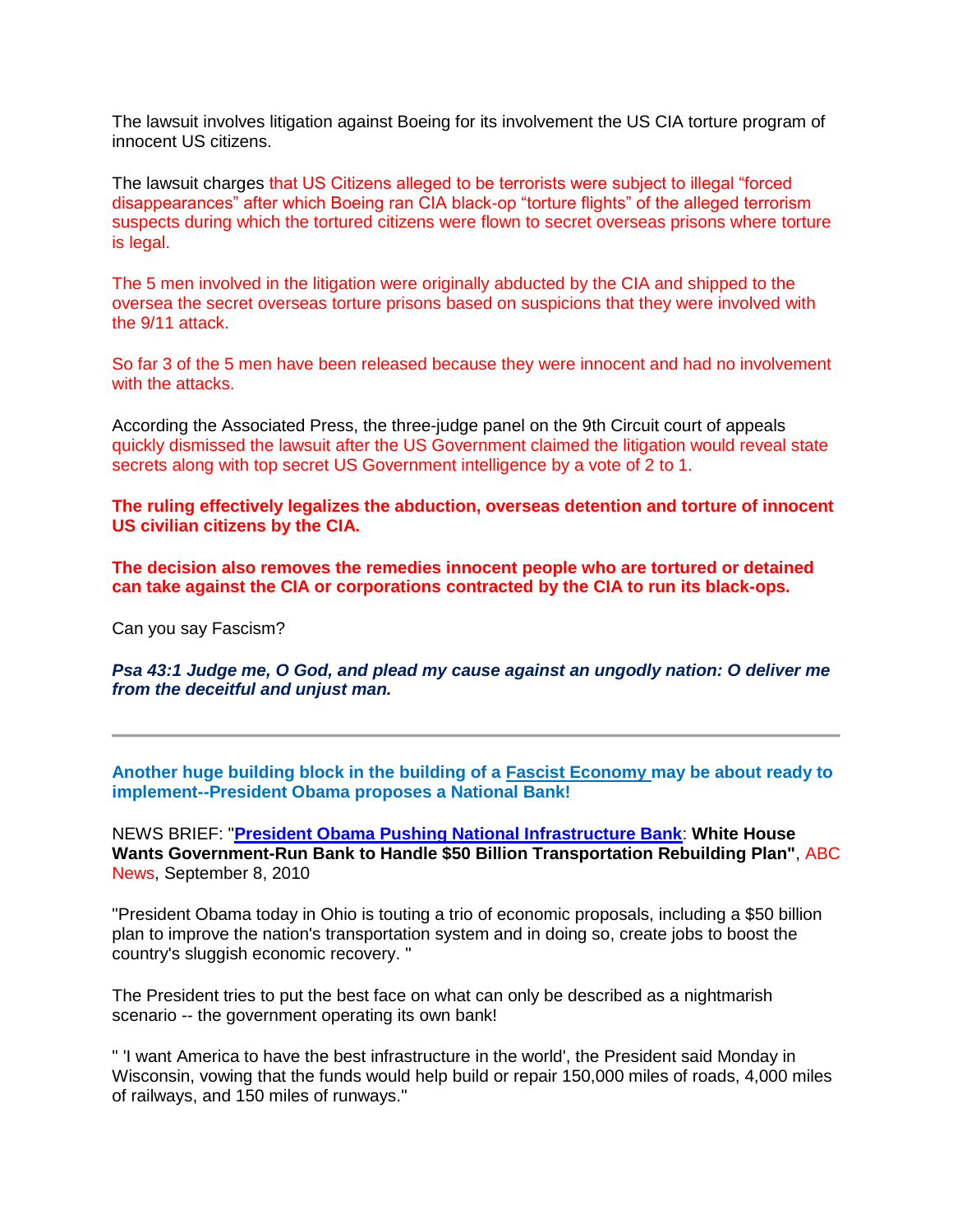Of course, everyone understands the need for a nation to keep its roads and trains and airplanes running as efficiently as possible. However, this sugar-coating is a thin attempt to hide the real disaster here.

"If the plan is approved by Congress, the projects would be financed by a government-run bank, known as an Infrastructure Bank. According to the White House, the Infrastructure Bank would 'leverage federal dollars and focus on investments of national and regional significance that often fall through the cracks in the current transportation programs'."

Since the Federal Government ultimately messes everything up that it gets its hands into, it is not reassuring that now the Government is now going to have its own bank, thus competing with privately-owned banks. However, if you want to establish a fully-functional [Fascist Economy,](http://www.cuttingedge.org/news/n2317.cfm) then a government run bank makes a lot of sense.

The Illuminati agenda continues to unfold before our very eyes. The Bush Treasury began to move us into a [Fascist Economy](http://www.cuttingedge.org/news/n2317.cfm) in September, 2008, by proposing massive government bailouts, which began to flow in December, 2008. Then, the Obama Administration continued this bailout plan. Today, the Government severely regulates the industries of Banking, Insurance, and the Automakers.

President Obama even fired the CEO of General Motors, a clear sign that our economy is now Fascist, not Capitalist!

And, now a really large piece of this Fascist puzzle is proposed: a Government Infrastructure Bank!

Welcome to the economy of the New World Order! <http://www.cuttingedge.org/newsletters/newsalert.htm>

**From:** [Scott Johnson](mailto:drjohnson@ix.netcom.com) **Sent:** Saturday, August 28, 2010 8:00 PM **To:** [tomhorn@pacifier.com](mailto:tomhorn@pacifier.com) ; [raidersnewsupdate@gmail.com](mailto:raidersnewsupdate@gmail.com) **Subject: Tom Horn & Raiders E-News Journal Concerns**

**Tom:**

**I am really confused and alarmed by a trend I am seeing in one of your recent videos and articles you are promoting. Your are promoting Catholics in your most recent video (promoting your new book--with the Catholic Priest guy speaking in Latin--see the first video promoting your new book at:<http://www.forbiddengate.com/> ) and are also doing so by the articles below. What is going on? Catholicism is leading millions to hell and have butchered more true Christian than any other institution of the devil since Jesus Christ died on the cross. This is a very important matter & I need to know where you stand as I have referred a ton of listeners' your way over the years. Scott**

#### ------------------------------- **[Dealing With The Devil](http://drvitelli.typepad.com/providentia/2010/08/dealing-with-the-devil.html)**

Although cases of demonic possession have been recorded for centuries, Christopher Haizmann's case was something special. According to available information, Johann Christoph Haizmann was born in Bavaria in 1651. After the death of his father, the destitute painter reportedly entered into a pact with the Devil in 1668 which involved nine years of service to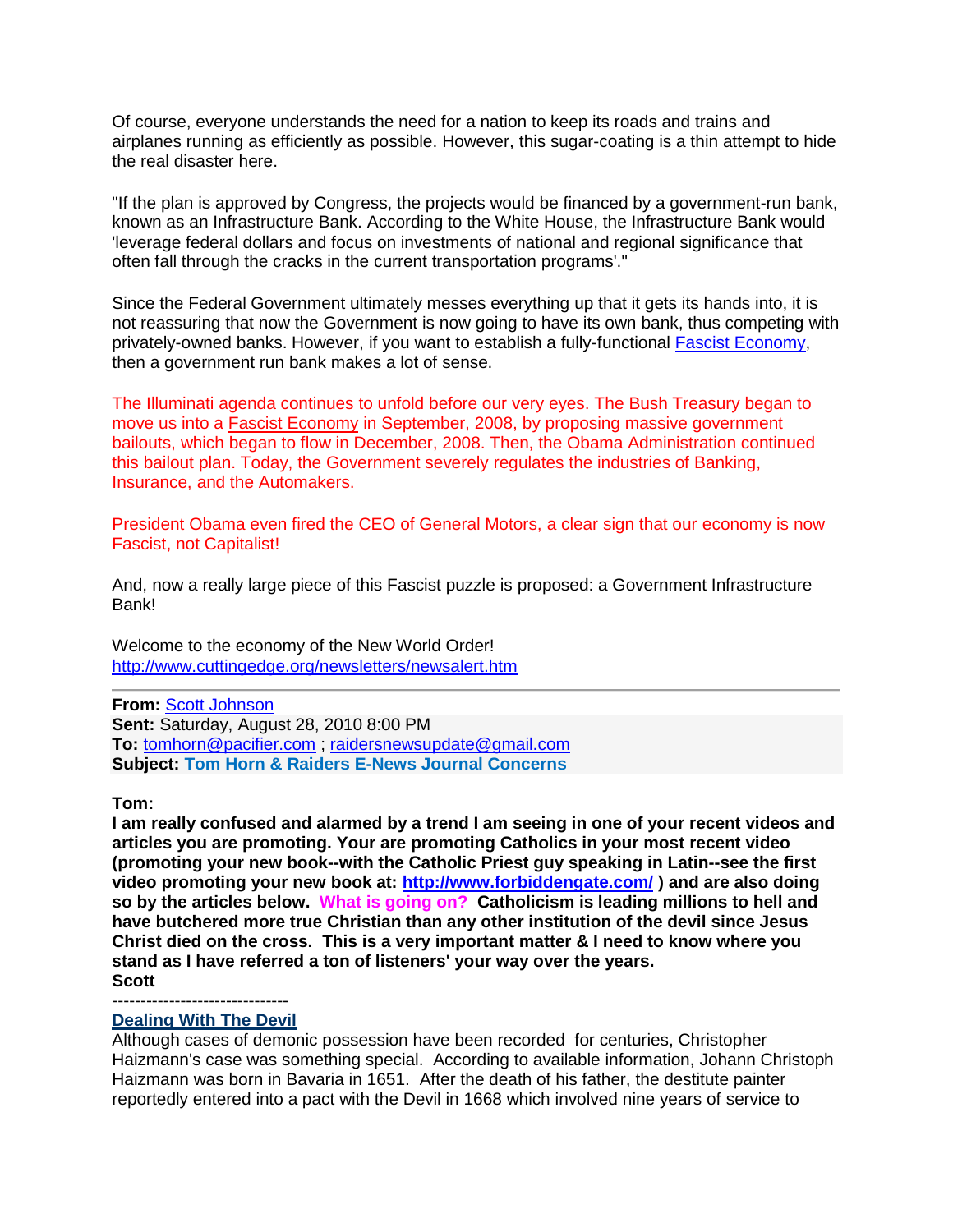Satan. Haizmann actually claimed to have made two pacts: the first pact being written in ink and the second pact was written in blood a year later. While living in Austria, Haizmann began experiencing terrible seizures on August 19th, 1677. The seizures, which took place in a church, caused Haizmann to be "seized by heavy convulsions and thus brought to confess his bondage". After telling priests about his pact with Satan, he went on a pilgrimage to a monastery at Mariazell, Austria to end his deal. The Mariazell Basilica is still the most important pilgrimage site in Austria and is known for its stunning architecture and religious icons. It must have been a natural choice for someone like Haizmann who wanted to rid himself of a demon. After a round of exorcisms, Haizmann found himself free of the Devil's influence and the blood pact was "miraculously" returned to him. Unfortunately, the seizures began again after Haizmann left the monastery to live with his sister in Vienna. As the seizures worsened (along with convulsions, hallucinations of Christ and the Virgin Mary, and paralysis in his legs), Haizmann confessed that he had a previous contract with Satan. A second pilgrimage to the monastery in May 1678 led to more exorcisms until the other contract with Satan was broken as well. Inspired by his rescue from the Devil's influence, Christoph Haizmann became a [Brother](http://en.wikipedia.org/wiki/Brothers_Hospitallers_of_St._John_of_God)  [Hospitaller](http://en.wikipedia.org/wiki/Brothers_Hospitallers_of_St._John_of_God) and, under his new name of Brother Chrystosomus, he devoted himself to religious works (including artwork) until his death on March 14, 1700. The **Brothers Hospitallers of St. John of God** are a [Roman Catholic](http://en.wikipedia.org/wiki/Roman_Catholic) order founded in 1572. They are also known commonly as the Fatebenefratelli, meaning "Do-Good Brothers" in **Italian**.

------------------------------

#### **[When Islam Abandoned Reason](http://www.catholic.org/ae/books/review.php?id=37873)**

In his new book, The Closing of the Muslim Mind: How Intellectual Suicide Created the Modern Islamist Crisis, Robert R. Reilly traces the problem back to a thousand-year-old theological debate over reason and the nature of God. InsideCatholic Editor Brian Saint-Paul spoke to him…

--------------------------------

## **AN OPEN LETTER TO CHRISTIAN LEADERS**

Time running out to influence debate on transhumanism September 14, 2010

#### **by Thomas R. Horn**

RaidersNewsNetwork.com

#### **Dear Pastor and Christian Leader,**

Brent Waters, Director of the Jerre L. and Mary Joy Stead Center for Ethics and Values has written, "If Christians are to help shape contemporary culture—particularly in a setting in which I fear the posthuman message will prove attractive, if not seductive—then they must offer an alternative and compelling vision; a counter theological discourse so to speak."

Although the Vatican in 2008 issued a limited set of instructions on bioethics primarily dealing with in vitro fertilization and stem cell research (*Dignitas Personae* or "the Dignity of the Person" [\[pdf\]](http://www.usccb.org/comm/Dignitaspersonae/Dignitas_Personae.pdf)) and a handful of Christian scientists, policy makers, and conservative academics have hinted in public commentary on the need for a broader, manifesto-like document on the subject, **the church as an institution** has failed at any concerted effort to focus on the genetics revolution,...

While the Vatican's Dignitas Personae likewise failed to provide instructions on the greater issue of biological enhancement..., its positional paper did provide an important bird's-eye view on the clash developing between traditional morality and *the contradictory adoption of*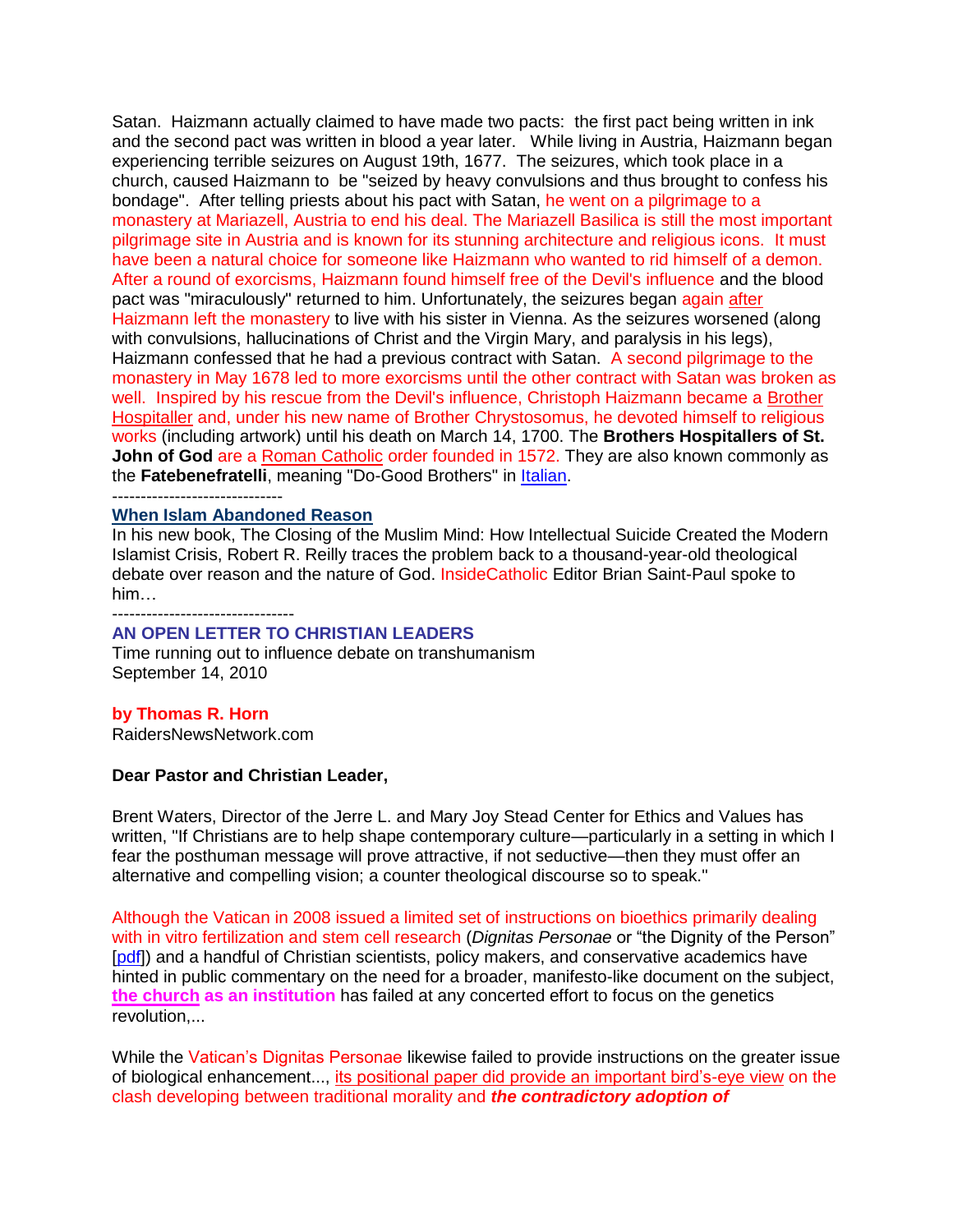*transhumanist philosophy by Christian apologists, who likewise have begun to question what it means to be human and whose competing moral vision could ultimately shape the future of society.*

Immediately following the release of Dignitas Personae, Catholic scientist William B. Neaves, in an essay for the National Catholic Reporter, reflected the new biblical exegesis, causing reporter Rod Dreher to describe it as clearly illustrating "the type of Christianity that is eager to jettison the old morality and embrace the new."

Christian leaders are either asleep at the wheel or actively engaged in ideological warfare for the mind of a generation whose members today are desperately seeking reasons to believe, despite everything they are being told, that the church remains relevant. To fail this responsibility will be to abdicate to a frightening transhuman vision of the future such as was predicted by theologian and Christian apologist C. S. Lewis in The Abolition of Man. Lewis foresaw the day when transhumanist and scientific reasoning would win out, permanently undoing mankind through altering the species, ultimately reducing Homo sapiens to utilitarian products. Lewis foresaw the progressive abandonment of what we would call "moral law" based on Christian values giving way to "the dead hand of the great planners and conditioners" who would decide what men should biologically become.

**\_Catholic Chruch Takeover – [Dr. Scott Johnson –](http://contendingfortruth.com/wp-content/uploads/audio-files/_Catholic%20Chruch%20Takeover%20-%20Dr.%20Scott%20Johnson%20-%2000.mp3) 00.mp3**

**\_Catholic [Doctrines of Devils –](http://contendingfortruth.com/wp-content/uploads/audio-files/_Catholic%20Doctrines%20of%20Devils%20-%20Scott%20A.%20Johnson%20-%2000.mp3) Scott A. Johnson – 00.mp3**

**\_Catholic Priest Pedophiles – [Dr. Scott Johnson –](http://contendingfortruth.com/wp-content/uploads/audio-files/_Catholic%20Priest%20Pedophiles%20-%20Dr.%20Scott%20Johnson%20-%2000.mp3) 00.mp3**

**[\\_C.S. Lewis In His Own Words 2 –](http://contendingfortruth.com/wp-content/uploads/audio-files/_C.S.%20Lewis%20In%20His%20Own%20Words%202%20-%20Dr.%20Scott%20Johnson%20-%2000.mp3) Dr. Scott Johnson – 00.mp3**

**[\\_C.S. Lewis In His Own Words-1 –](http://contendingfortruth.com/wp-content/uploads/audio-files/_C.S.%20Lewis%20In%20His%20Own%20Words-1%20-%20Dr.%20Scott%20Johnson%20-%2000.mp3) Dr. Scott Johnson – 00.mp3**

----- Original Message ----- **From:** eric **To:** [Scott Johnson](mailto:drjohnson@ix.netcom.com) **Sent:** Saturday, August 14, 2010 8:42 PM **Subject: Jesse Woodrow selling out?!**

Hi Scott,

do you know Jesse Woodrow? He was a former actor and then became a christian and had a christian radio show and also many youtube movies about the nwo and stuff like that. Suddenly all his videos are gone and all he has left are some old snippets from his acting career. It looks like he sold out and now is going back to acting but some people think

that it doesn't make sense and think that something might have happened to him. This is really weird.

<http://www.youtube.com/watch?v=WoGIDLjYF7A&feature=related>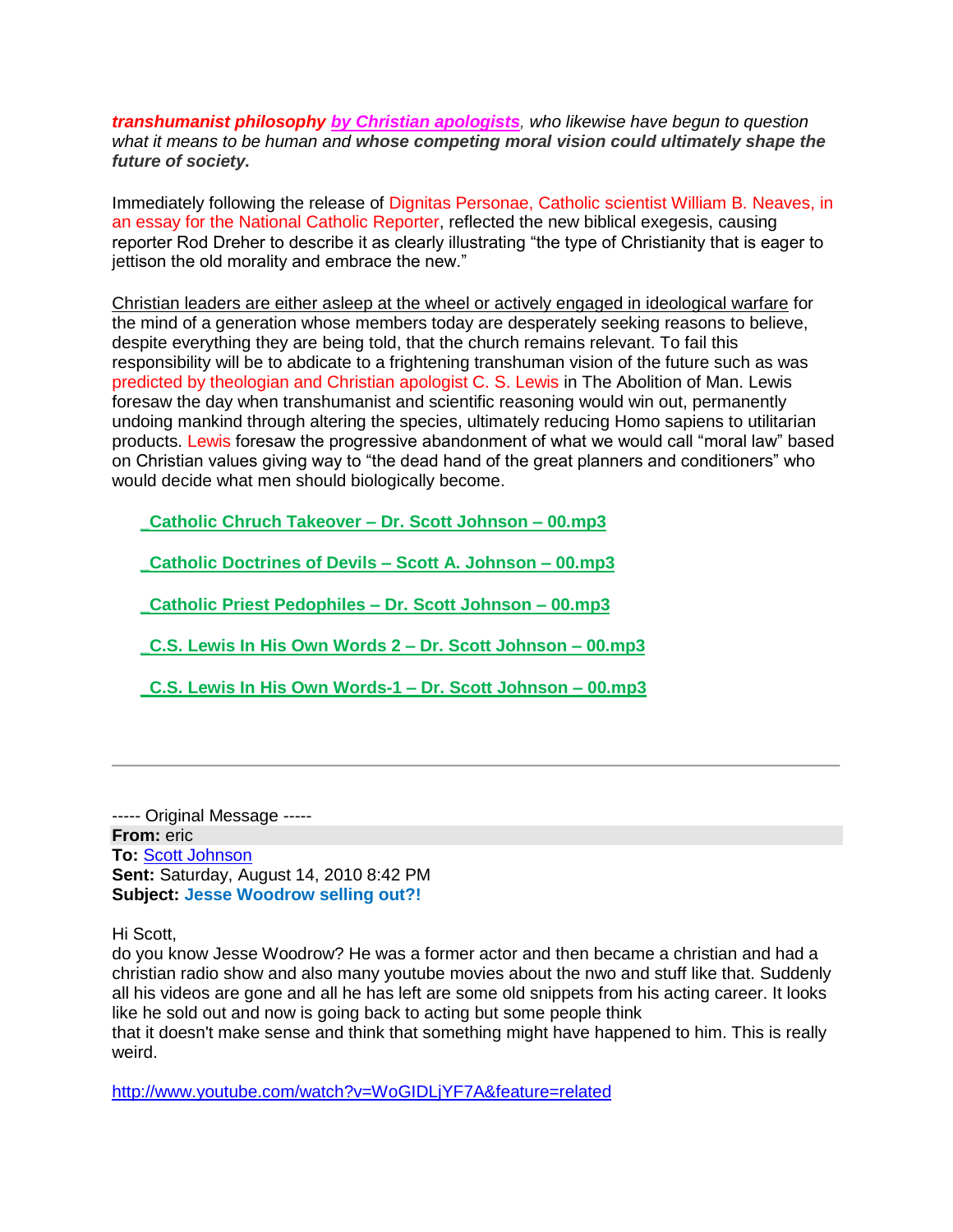<http://www.youtube.com/watch?v=kiGd2d40adE&feature=related> <http://www.youtube.com/user/jessewoodrow>

I also didn't like his "enthusiasm" which he always had in his videos. It was really kinda annoying.

I am afraid he really sold out otherwise he also wouldn't be so proud of having made advertisement for those companies and playing in series like charmed also doesn't seem to bother him.

I listened to his last radio show and somebody called and asked him why he removed his video from youtube where he exposed Disney and he said he had to do it because he is a "youtube partner" now and that he should have become a youtube partner much earlier! It's really sad but he also had weird beliefs in the first place. He sold a dvd, which I unfortunately bought, where he claims that the big mystery which Paul mentions in his epistles is that Jesus is the same as the Father and that God's name is actually Jesus and that was the reason why God never told his name in the Old Testament because he wanted to keep it secret. Totally weird stuff. I commented on one of his videos and told him that this is false and quotes bible verses but he erased the comment.

**Greetings** Eric

On Tue, Aug 17, 2010 at 7:39 AM,

**Scott Johnson [<drjohnson@ix.netcom.com>](mailto:drjohnson@ix.netcom.com) wrote:**

*It appears by caption off his own website he is just another pseudo Christian sold out to Satan: "Jesse has had a very successful career in Hollywood. He has modeled and been a spokesman for the biggest and brightest companies from around the world such as SKYY VODKA, Beefeater, L'Oreal, Coors Light, Guess, Apple computers, and Yves Saint Laurent. Along with being one of the most sought after models in Hollywood, he has been asked to appear in a number of Movies and TV shows. He is most notable for playing Rose McGowan's boyfriend "Glen" in "Charmed." He has starred in films with Reese Witherspoon, Paris Hilton, and Selma Blair, Alyssa Milano, Holly Marie Combs. His latest film, "Something's Wrong in Kansas," is due out later this year." http://www.jessewoodrow.com/officialsite/Welcome.html*

*Also see:*

*http://www.youtube.com/user/jessewoodrow?blend=2&ob=1#p/c/94198C7B245653C7/0/q 1SYsvV9bYc*

*Nobody gets to where he has got in Hollywood without being a total sellout. Personally I just got sick of him posting his videos where he looked and acted totally stoned which seems to be his usual demeanor.* 

*God bless* 

**II Timothy 4:3-4: "I charge thee therefore before God, and the Lord Jesus Christ, who shall judge the quick and the dead at his appearing and his kingdom; Preach the word; be instant in season, out of season; reprove, rebuke, exhort with all longsuffering and doctrine. For the time will come when they will not endure sound doctrine; but after their own lusts shall they heap to themselves teachers, having itching ears; And they shall turn away their ears from the truth, and shall be turned unto fables."** 

**I Timothy 6:20&21: "O Timothy, keep that which is committed to thy trust, avoiding profane and vain babblings, and oppositions of science falsely so called: Which some professing have erred concerning the faith."**

**Colosians 2:8: "Beware lest any man spoil you through philosophy and vain deceit, after the tradition of men, after the rudiments of the world, and not after Christ."**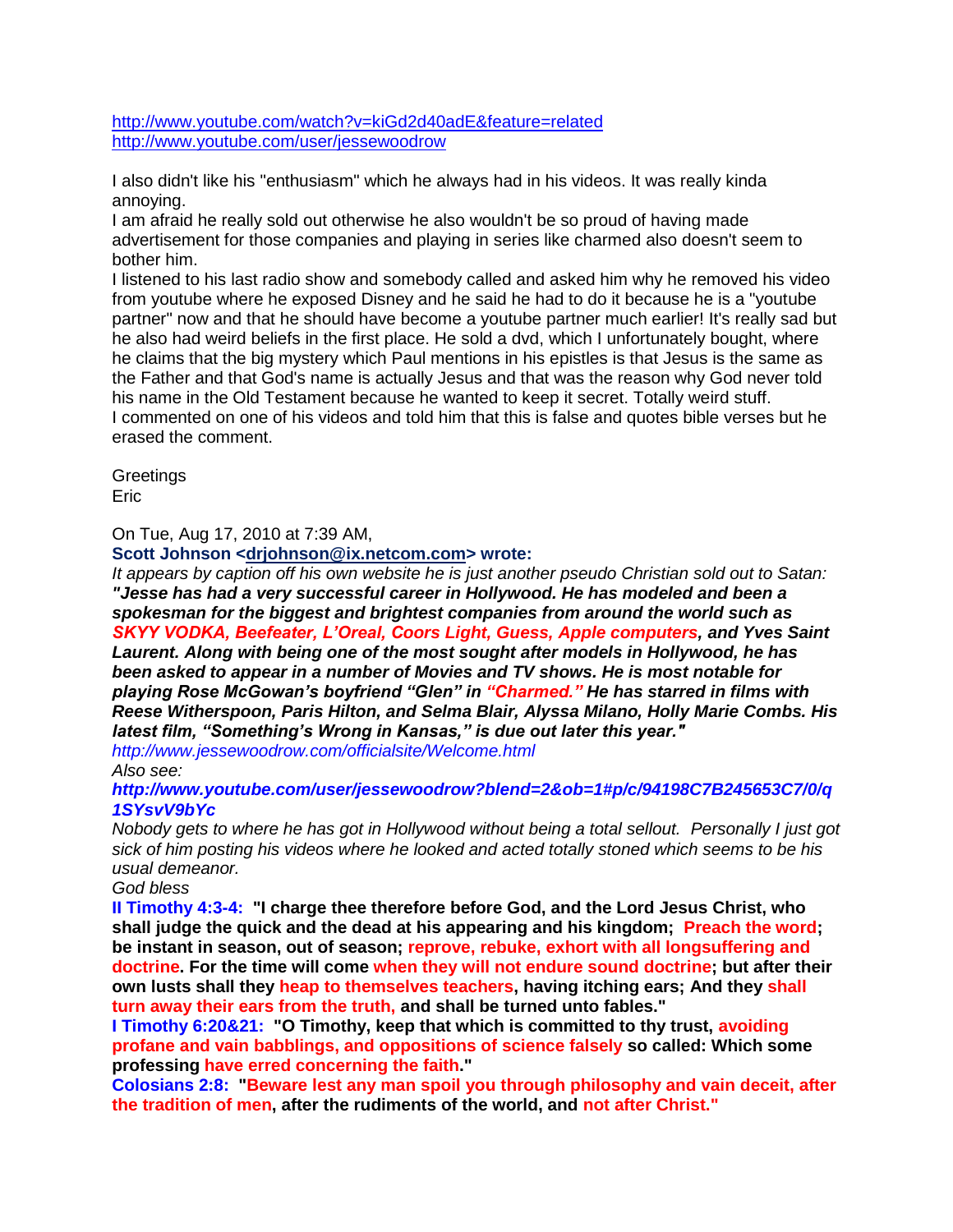## **Man Arrested For Defending His Property** *Posted by*

*[Tim Shoemaker](http://www.campaignforliberty.com/profile.php?member=Tim_Shoemaker) on 09/08/10 --*[In Long Island, George Grier was arrested](http://newyork.cbslocal.com/2010/09/07/long-island-man-arrested-for-defending-home-with-ak-47/) for firing an AK-47 into his lawn to deter approaching gang members who were threatening his life and that of his family.

"I went around and went into the house, ran upstairs and told my wife to call the police. I get the gun and I go outside and I come into the doorway and now, by this time, they are in the driveway, back here near the house. I tell them, you know, 'Can you please leave?' Grier said.

Grier said the five men dared him to use the gun; and that their shouts brought another larger group of gang members in front of his house.

"He starts threatening my family, my life. 'Oh you're dead. I'm gonna kill your family and your babies. You're dead.' So when he says that, 20 others guys come rushing around the corner. And so I fired four warning shots into the grass," Grier said.

Grier was later arrested. John Lewis is Grier's attorney.

"What he's initially charged with - A D felony reckless endangerment - requires a depraved indifference to human life, creating a risk that someone's going to die. Shooting into a lawn doesn't create a risk of anybody dying," Lewis said.

Grier said he knew the police use "Shotspotter" technology, and by firing the warning shots into the ground, police would arrive within minutes.

The real issue here is whether or not a man owns his property and if he does, shouldn't he be able to defend that property with deadly force if necessary? A man's/woman's home is his/her castle. They ought to be able to defend such by whatever means are reasonably necessary.

The article doesn't state what happened to the gang after he fired the warning shots. My guess is they scattered pretty quick once they realized Grier was holding a loaded "peacemaker."

#### **Biblical Resistance to Tyranny**

**Protection of our families is part of providing for our families:**

**1Ti [5:8B](http://www.blueletterbible.org/Bible.cfm?b=1Ti&c=5&v=8&t=KJV#8)ut if any provide not for his own, and specially for those of his own house, he hath denied the faith, and is worse than an infidel.**

**In the context of this verse the Noah Webster's 1828 defines the word 'Provide' as:** *PROVI'DE, v.i. To procure supplies or means of defense; or to take measures for counteracting or escaping an evil***.**

## **Pastor John Weaver....**

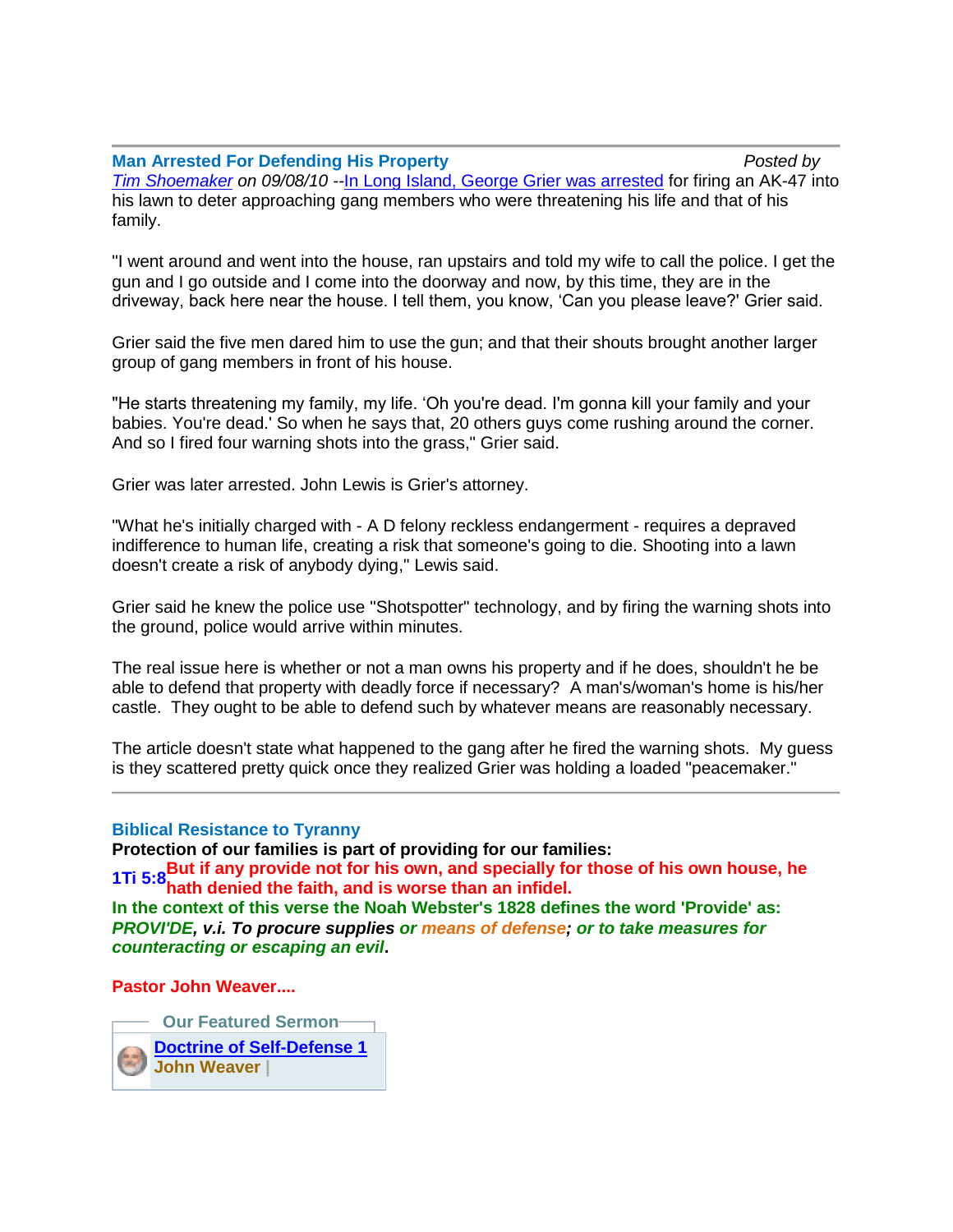**Our Featured Sermon**



**Watch: [From The Gulf Stream To The Bloodstream -](http://strongmail.real.com/track?t=c&mid=701&msgid=407&did=1256773181&sn=1244659862&eid=drjohnson@ix.netcom.com&uid=248551&extra=&&&2001&&&http://farmwars.info/?p=3984) THE VIDEO BP DOESN'T WANT YOU [TO SEE! | Farm Wars](http://strongmail.real.com/track?t=c&mid=701&msgid=407&did=1256773181&sn=1244659862&eid=drjohnson@ix.netcom.com&uid=248551&extra=&&&2001&&&http://farmwars.info/?p=3984)**



**[Project Gulf Impact Explains The Bloodtests, "People Have Been](http://theintelhub.com/2010/09/08/project-gulf-impact-explains-the-bloodtests-people-have-been-poisoned/)** 

**[Poisoned"](http://theintelhub.com/2010/09/08/project-gulf-impact-explains-the-bloodtests-people-have-been-poisoned/)**

September 8, 2010 by **Alex--Yesterday, On the Project Impact Radio Show, Project Gulf Impact** explained the recent blood tests that were released. This information is extremely important and everyone, especially the people in the gulf, should hear this show.

After we released the results we were literally flooded with questions. We sent them off to PGI and they answered them on their radio show. **You can listen [to the archive of the show Here](http://www.blogtalkradio.com/theintelhub/2010/09/08/project-impact--exposing-the-gulf-disaster)** --------------------------------------------------------

**[Destin, FL: "Smelly black mat, hundreds of yards long" trapping marine life; "Nothing](http://www.floridaoilspilllaw.com/destin-fl-smelly-black-mat-hundreds-of-yards-long-trapping-marine-life-nothing-but-pitch-black-water-with-sludge-like-waves-bp-says-seaweed-no-oil-video)  [but pitch black water" with "sludge-like" waves —](http://www.floridaoilspilllaw.com/destin-fl-smelly-black-mat-hundreds-of-yards-long-trapping-marine-life-nothing-but-pitch-black-water-with-sludge-like-waves-bp-says-seaweed-no-oil-video) BP SAYS "SEAWEED", NO OIL [\(VIDEO\)](http://www.floridaoilspilllaw.com/destin-fl-smelly-black-mat-hundreds-of-yards-long-trapping-marine-life-nothing-but-pitch-black-water-with-sludge-like-waves-bp-says-seaweed-no-oil-video) (29)** 

**[Scientist: NOAA used data from just 12 SAMPLES of shrimp to say it was safe to](http://www.floridaoilspilllaw.com/scientist-noaa-used-data-from-just-12-samples-of-shrimp-to-say-it-was-safe-to-reopen-5130-sq-miles-of-the-gulf-for-shrimping-and-fishing)  [reopen 5,130 sq. miles of the Gulf for shrimping and fishing](http://www.floridaoilspilllaw.com/scientist-noaa-used-data-from-just-12-samples-of-shrimp-to-say-it-was-safe-to-reopen-5130-sq-miles-of-the-gulf-for-shrimping-and-fishing) (29)** 

□ **MORE Gulf residents blood tests show ethylbenzene, xylene and high levels of hexane** 

**— "Told they need a [hi-res scan of their lungs, brain, liver and kidneys"](http://www.floridaoilspilllaw.com/more-gulf-residents-blood-tests-show-ethylbenzene-xylene-and-high-levels-of-hexane-told-they-need-a-hi-res-scan-of-their-lungs-brain-liver-and-kidneys) (23)**

**[DEVELOPING: Now Naples-area water testing shows "chemical compounds that can](http://www.floridaoilspilllaw.com/naples-area-water-testing-shows-chemical-compounds-that-can-only-come-from-corexit-9527)  [only come from Corexit 9527″ \(AUDIO\)](http://www.floridaoilspilllaw.com/naples-area-water-testing-shows-chemical-compounds-that-can-only-come-from-corexit-9527)**

**[Air quality testing near Tampa shows highest level of VOC-created chemicals of](http://www.floridaoilspilllaw.com/air-quality-testing-near-tampa-shows-highest-level-of-voc-created-chemicals-of-anywhere-along-gulf-coast-borderline-unhealthy-for-sensitive-groups)  anywhere along Gulf Coast — [Borderline "Unhealthy for Sensitive Groups"](http://www.floridaoilspilllaw.com/air-quality-testing-near-tampa-shows-highest-level-of-voc-created-chemicals-of-anywhere-along-gulf-coast-borderline-unhealthy-for-sensitive-groups)**

**["Octane in your blood": Humans on Gulf Coast show "dangerous levels of toxic](http://www.floridaoilspilllaw.com/octane-in-your-blood-humans-on-gulf-coast-show-dangerous-levels-of-toxic-exposure-hexane-is-way-high-treatment-for-organ-damage-photo)  exposure", Hexane is "way high" — [Treatment for "ORGAN DAMAGE" recommended](http://www.floridaoilspilllaw.com/octane-in-your-blood-humans-on-gulf-coast-show-dangerous-levels-of-toxic-exposure-hexane-is-way-high-treatment-for-organ-damage-photo)  [\(LAB REPORT\)](http://www.floridaoilspilllaw.com/octane-in-your-blood-humans-on-gulf-coast-show-dangerous-levels-of-toxic-exposure-hexane-is-way-high-treatment-for-organ-damage-photo)**

**[BREAKING: THREE different doctors find PAHs, heavy metals, arsenic in BLOOD of](http://www.floridaoilspilllaw.com/breaking-three-different-doctors-find-pahs-heavy-metals-arsenic-in-blood-gulf-coast-residents-some-are-really-inland-audio)  [Gulf Coast residents, some are "REALLY INLAND" \(AUDIO\)](http://www.floridaoilspilllaw.com/breaking-three-different-doctors-find-pahs-heavy-metals-arsenic-in-blood-gulf-coast-residents-some-are-really-inland-audio) (740)** 

**[EXCLUSIVE: Tests find sickened family has 50.3 ppm of Corexit's 2-butoxyethanol in](http://www.floridaoilspilllaw.com/exclusive-tests-find-sickened-family-has-50-3-ppm-of-corexits-2-butoxyethanol-in-swimming-pool-just-one-hour-north-of-tampa-lab-report-included)  swimming pool — [JUST ONE HOUR NORTH OF TAMPA \(lab report included\)](http://www.floridaoilspilllaw.com/exclusive-tests-find-sickened-family-has-50-3-ppm-of-corexits-2-butoxyethanol-in-swimming-pool-just-one-hour-north-of-tampa-lab-report-included) (608)** 

**[TOXIC RAIN says NSF-funded geochemist: "It may very well be raining hydrocarbons"](http://www.floridaoilspilllaw.com/toxic-rain-says-nsf-funded-geochemist-it-may-very-well-be-raining-hydrocarbons-far-inland-from-coast-video)  [far inland from coast \(VIDEO\)](http://www.floridaoilspilllaw.com/toxic-rain-says-nsf-funded-geochemist-it-may-very-well-be-raining-hydrocarbons-far-inland-from-coast-video) (538)**